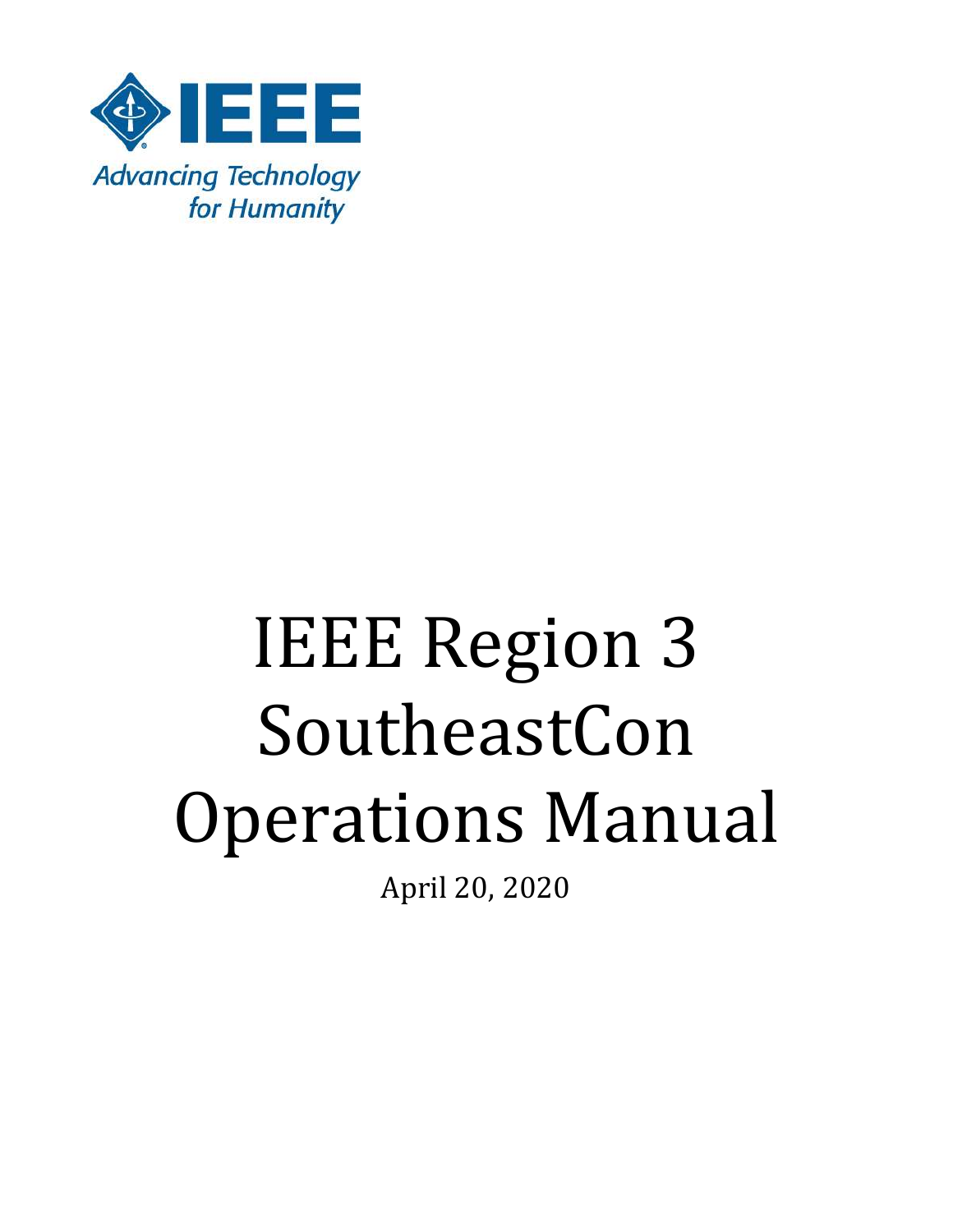# Contents

| 1.   |                        |   |
|------|------------------------|---|
| 2.   |                        |   |
| 3.   |                        |   |
| 4.   |                        |   |
| 4.1. |                        |   |
| 4.2. |                        |   |
| 4.3. |                        |   |
| 5.   |                        |   |
| 5.1. |                        |   |
|      | 5.1.1.                 |   |
|      | 5.1.2.                 |   |
| 5.2. |                        |   |
|      | 5.2.1.                 |   |
|      |                        |   |
|      | 5.3.1.                 |   |
|      | 5.3.2.                 |   |
|      | 5.3.3.                 |   |
|      | 5.3.4.                 |   |
|      | 5.3.5.                 |   |
|      | 5.3.6.                 |   |
|      | 5.3.7.                 |   |
|      | 5.3.8.                 |   |
|      | 5.3.9.                 |   |
|      | 5.3.10.<br>5.3.11.     |   |
| 5.4. |                        |   |
| 5.5. |                        |   |
| 5.6. |                        |   |
|      |                        |   |
|      |                        |   |
| 6.1. |                        |   |
| 6.2. |                        |   |
| 6.3. |                        |   |
| 6.4. |                        |   |
| 6.5. |                        |   |
| 6.6. |                        |   |
| 6.7. |                        |   |
| 6.8. |                        |   |
|      | 6.8.1.                 |   |
|      | REV - - April 20, 2020 | 2 |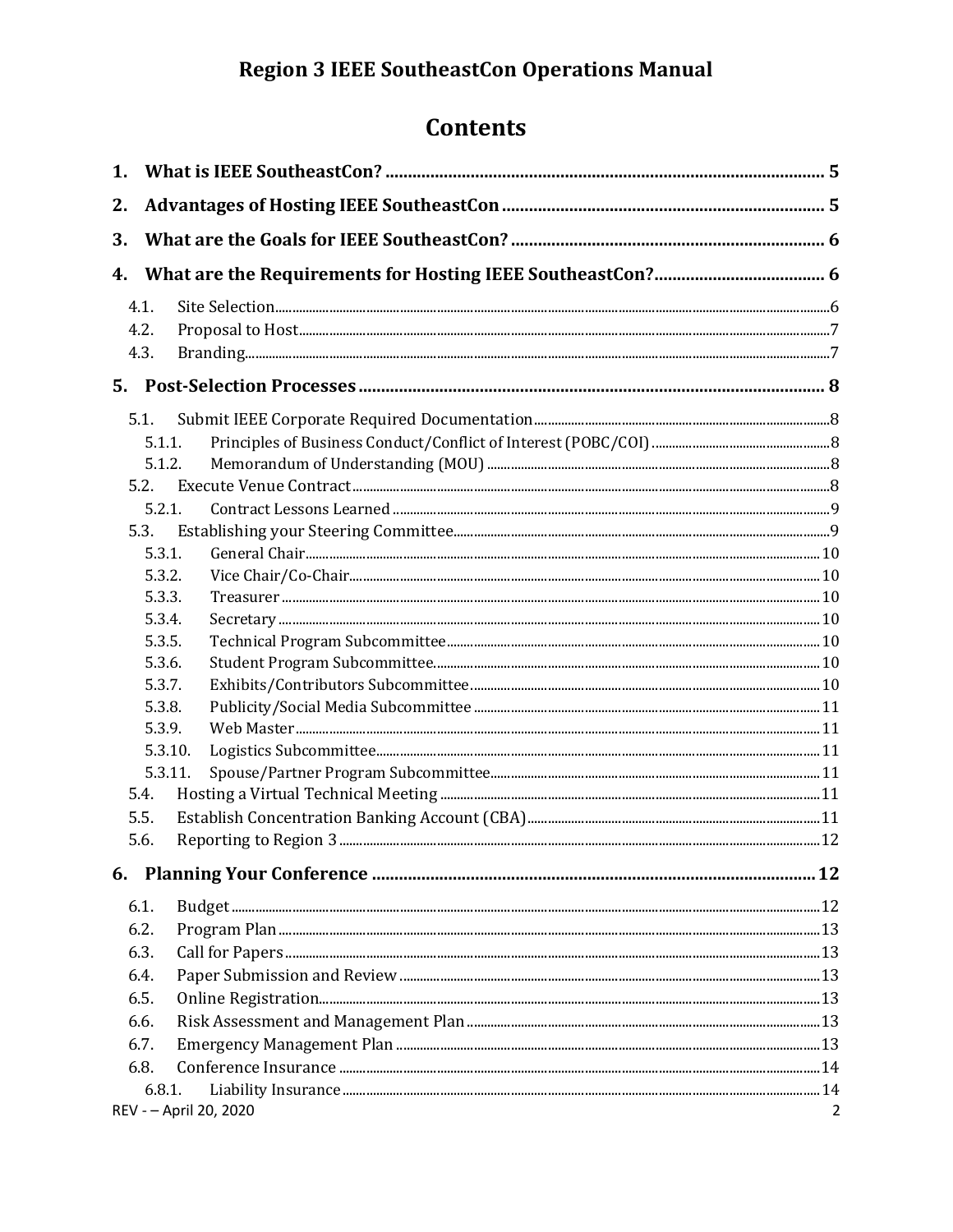| 6.8.2.     |  |  |
|------------|--|--|
| 6.8.3.     |  |  |
| 6.8.4.     |  |  |
| 6.8.5.     |  |  |
| 6.9.       |  |  |
| 7.         |  |  |
| 8.         |  |  |
| 9.         |  |  |
| 10.        |  |  |
| 10.1.      |  |  |
| 10.2.      |  |  |
| 10.3.      |  |  |
| 10.4.      |  |  |
| 10.5.      |  |  |
| 10.6.      |  |  |
| 10.7.      |  |  |
| 10.8.      |  |  |
| 11.        |  |  |
| 11.1.      |  |  |
| 11.2.      |  |  |
| 11.3.      |  |  |
| 11.4.      |  |  |
| 11.5.      |  |  |
| <b>12.</b> |  |  |
| 12.1       |  |  |
| 12.2.      |  |  |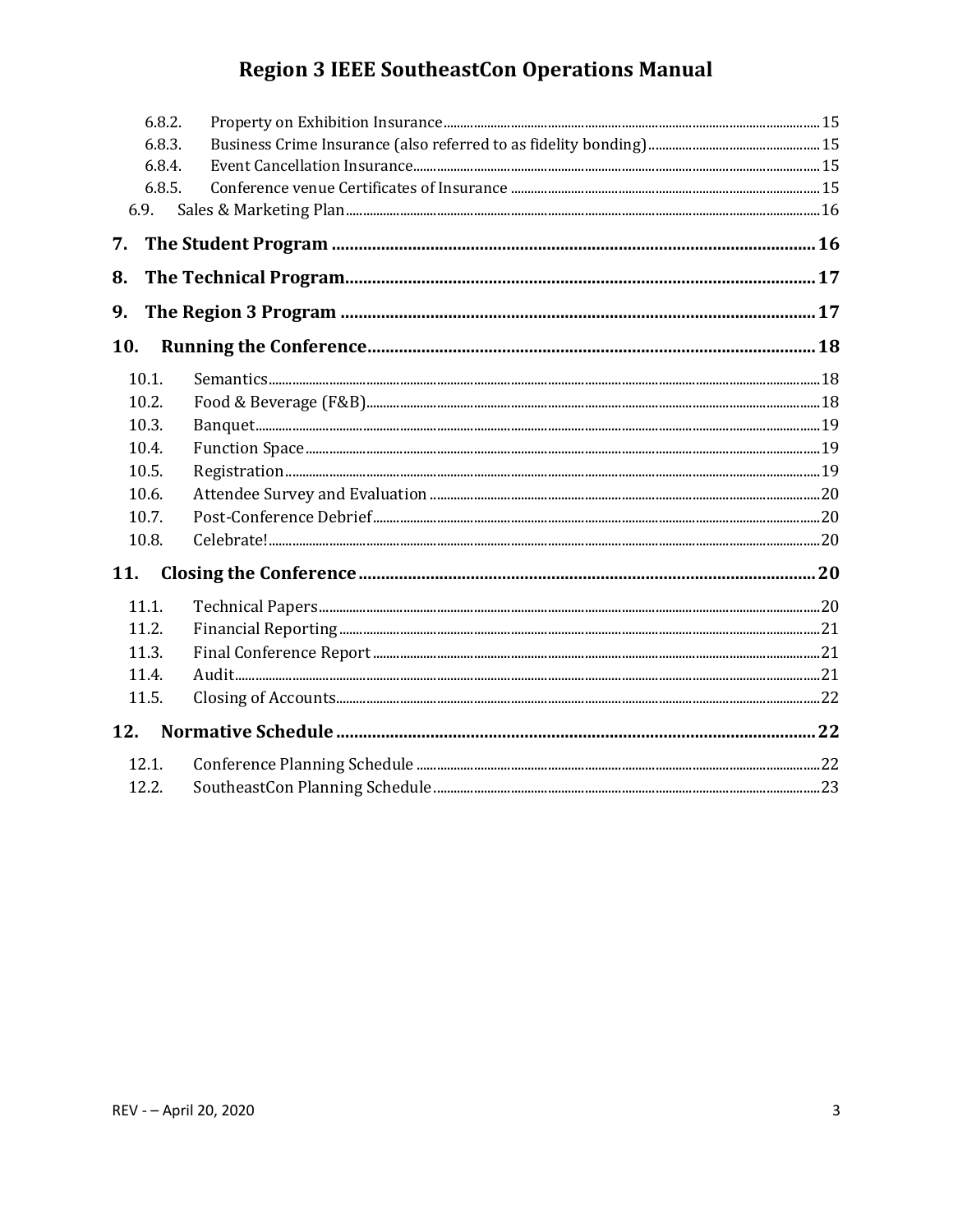**Revision History** 

| <b>Revision</b> | Date           | <b>Comments/Changes</b> |
|-----------------|----------------|-------------------------|
| REV -           | April 20, 2020 | Released                |
|                 |                |                         |
|                 |                |                         |
|                 |                |                         |
|                 |                |                         |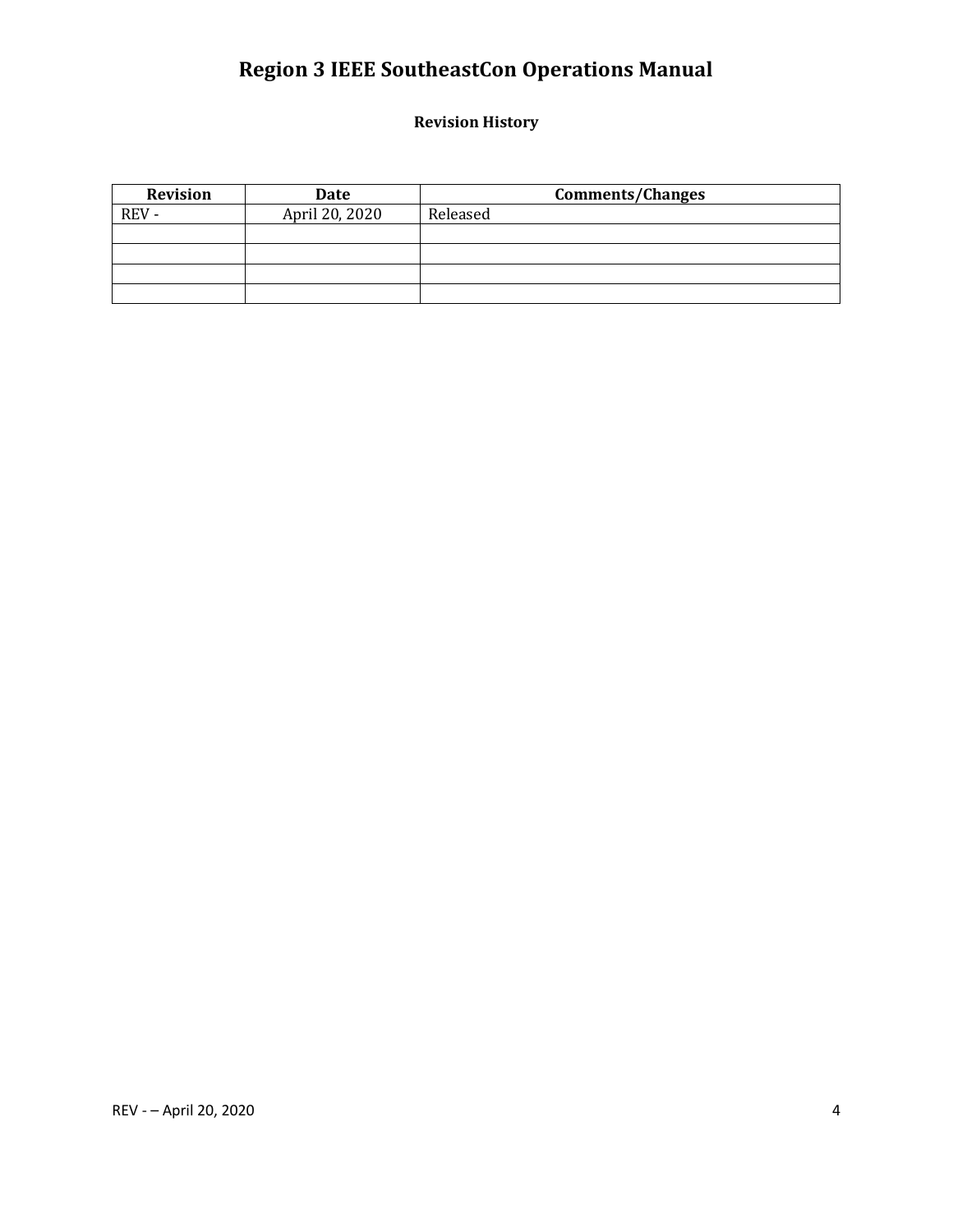# <span id="page-4-0"></span>1. What is IEEE SoutheastCon?

IEEE SoutheastCon is an annual conference hosted each spring within Region 3 of the IEEE. Each year the conference is hosted by a different local host entity (Section, Area, or Council). During SoutheastCon three distinct concurrent events are held:

- 1) A Student Conference attended by most of the technical Universities within the Region. The student conference includes several competitions including: Hardware, Software, Presentations, Ethics, Poster, T-Shirt, and Website.
- 2) A Technical Conference attended by people from all over the world. The technical conference includes the presentation of refereed papers by the authors and may also include poster sessions for papers accepted as abstracts.
- 3) Region 3 Annual Meeting attended by Region 3 leadership. This meeting is planned and run by Region 3 leadership.

The conference is co-sponsored by IEEE Region 3 and a local IEEE Organizational Unit (OU) with half of the surplus going to Region 3 and the other half going to the local OU. A Memorandum of Understanding (MOU) is written between the local OU and Region 3 such that the Region 3 is responsible for all losses for the conference. This means that the financial risk of running the conference is upon the Region. However, this also means that Region 3 has administrative oversight of the conference.

As a cosponsor of the Conference, Region 3 will supply resources necessary to handle the logistics of operating the Conference. This includes, but is not limited to:

- Site Selection
- Registration System and Supplies
- Paper Submission System

Additionally, th[e IEEE Center for Leadership Excellence \(CLE\)](https://ieee-elearning.org/CLE/index.php?redirect=0) offers a 'one stop' training solution designed to serve the multiple and diverse range of IEEE user communities. From volunteers, nonvolunteers to students, members, and conference organizers, the site offers a simpler and effective learning experience.

# <span id="page-4-1"></span>2. Advantages of Hosting IEEE SoutheastCon

Hosting an IEEE SoutheastCon is an opportunity for a Section, Council, or Area, in conjunction with a local student branch (or branches) to generate extra revenue for the local entities and student branches while having the opportunity to network with other IEEE members and the local community. It gives the local entity the opportunity to run a US\$100K+ conference without the fear of financial loss or burden and the student branch the opportunity to manage a student competition.

REV - – April 20, 2020 5 IEEE SoutheastCon benefits IEEE Members in the local section, region, and worldwide. IEEE members world-wide are provided the opportunity to network with peers in IEEE, as well as an opportunity to attend and present at a technical conference. This is particularly beneficial to local members, who can attend a technical conference close to home. The conference also engages the local members by allowing them to volunteer to support various aspects of the conference according to their interests. Students have the opportunity to participate in the student competitions, attend some of the meetings, and to engage with the professionals. Through local announcements and social media posts, the conference increases the visibility of the IEEE membership within the local community. Lastly, the conference provides value to the IEEE membership by offering reduced rates to members and providing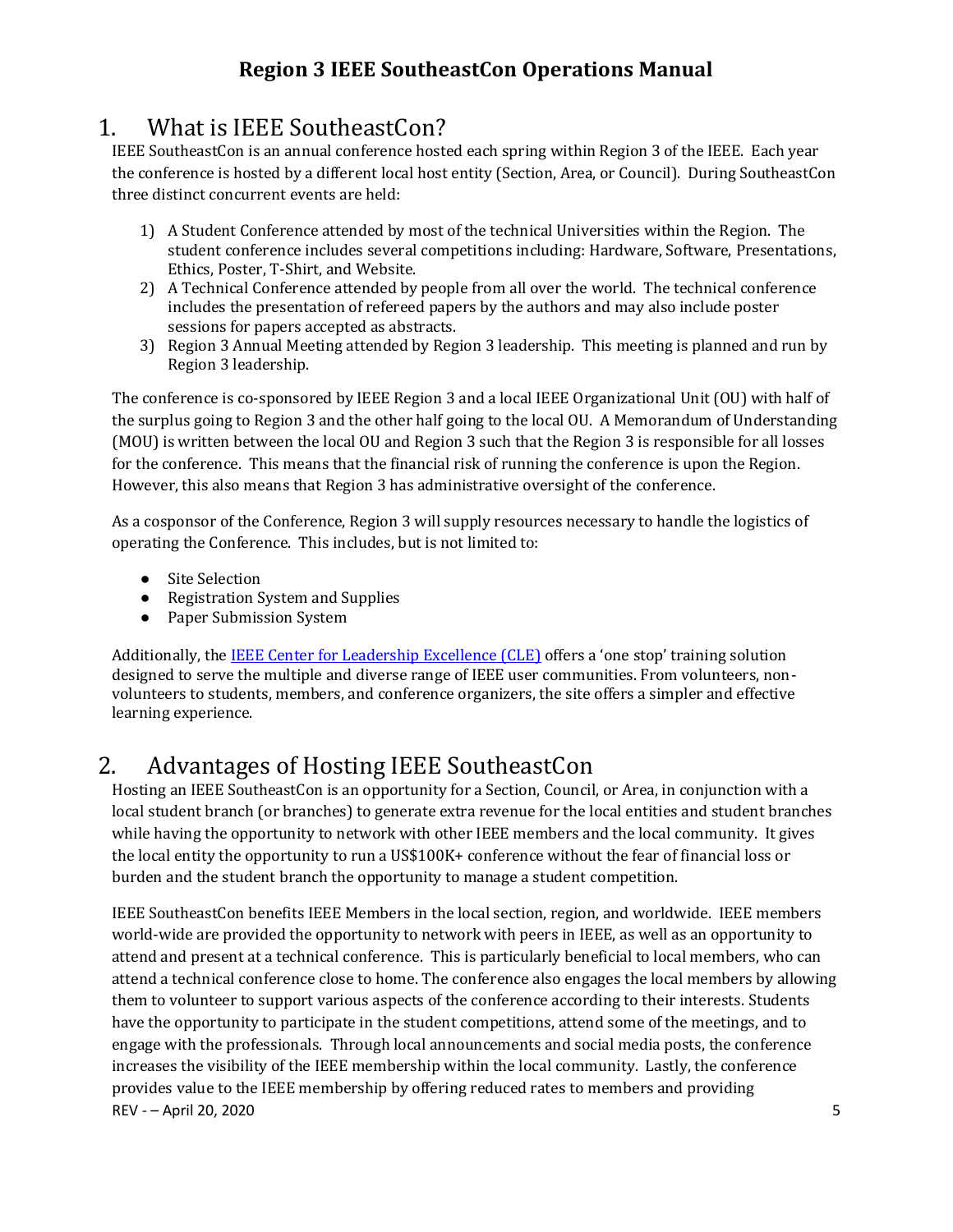volunteering opportunities.

# <span id="page-5-0"></span>3. What are the Goals for IEEE SoutheastCon?

There are many goals that IEEE SoutheastCon hopes to accomplish.

- Member Continuing Education through the presentation of papers, posters, and tutorials.
- Membership Growth opportunities through the inclusion of non-members in the conference and differential fees.
- Volunteer Education through Region 3 meeting and volunteer education programs.
- Local Section Vitalization through the engagement of volunteers in the planning and execution of the conference.
- Region 3 and Local Organization financial support through distribution of the surplus.
- Student Membership engagement through the student competition and programs.
- Student Membership growth through student networking and competition.
- IEEE Affinity Groups (Young Professionals, Women in Engineering, Life Members, ...) engagement through networking and professional tutorial and workshops
- Industry engagement through contributions and exhibits

# <span id="page-5-1"></span>4. What are the Requirements for Hosting IEEE SoutheastCon?

Prior to starting the hosting process, you must confirm with Region 3 Conference Committee Chair that the year of interest is available for hosting. Generally, the conference is awarded 3-5 years in advance. Also, it is highly recommended that the material on the IEEE website be reviewed so that the rules and requirements for hosting an IEEE conference are clearly understood. IEEE provides a host of resources to assist IEEE Organizational Units interested in hosting conferences. It is highly recommended that prospective Sections interested in hosting a conference to review information available at [https://www.ieee.org/conferences/organizers/organizers-index.html.](https://www.ieee.org/conferences/organizers/organizers-index.html) IEEE Meetings, Conferences, & Events (MCE) also provides additional resources and webinars [\(https://ieeetv.ieee.org/event-showcase/events\)](https://ieeetv.ieee.org/event-showcase/events) which provide valuable information to conference organizers.

### <span id="page-5-2"></span>4.1. Site Selection

The Region 3 Conference Committee will perform a site selection survey at least 3 years prior to the start of the Conference. If no local entities have volunteered to host, then Region 3 will research and select sites for the Conference. Region 3 Conference Committee will survey at least 3 locations to host the Conference. Region 3 Conference Committee will research local hotels and conference venues capable of hosting the Conference and will ultimately create a proposal to host the conference to Region 3 Committee. Having Region 3 Committee handle this process will ensure that we select properties capable of hosting the Conference.

 A local entity may express interest in hosting and provide recommended locations that meet the following requirements; however, the ultimate site survey and selection will be performed by the Region. As of 2017 in order to host a SoutheastCon with at least 800 attendees the hotel should meet the following specifications:

- Conference Days: Thursday Sunday (Friday Sunday during Section Congress years)
- Conference Dates: Mid-March to Mid-April (Excluding Holy Week)
- Total Conference Space:  $25,000$  ft<sup>2</sup> (2,325 m<sup>2</sup>)
- Largest Ballroom Size:  $10,000$  ft<sup>2</sup> (930 m<sup>2</sup>)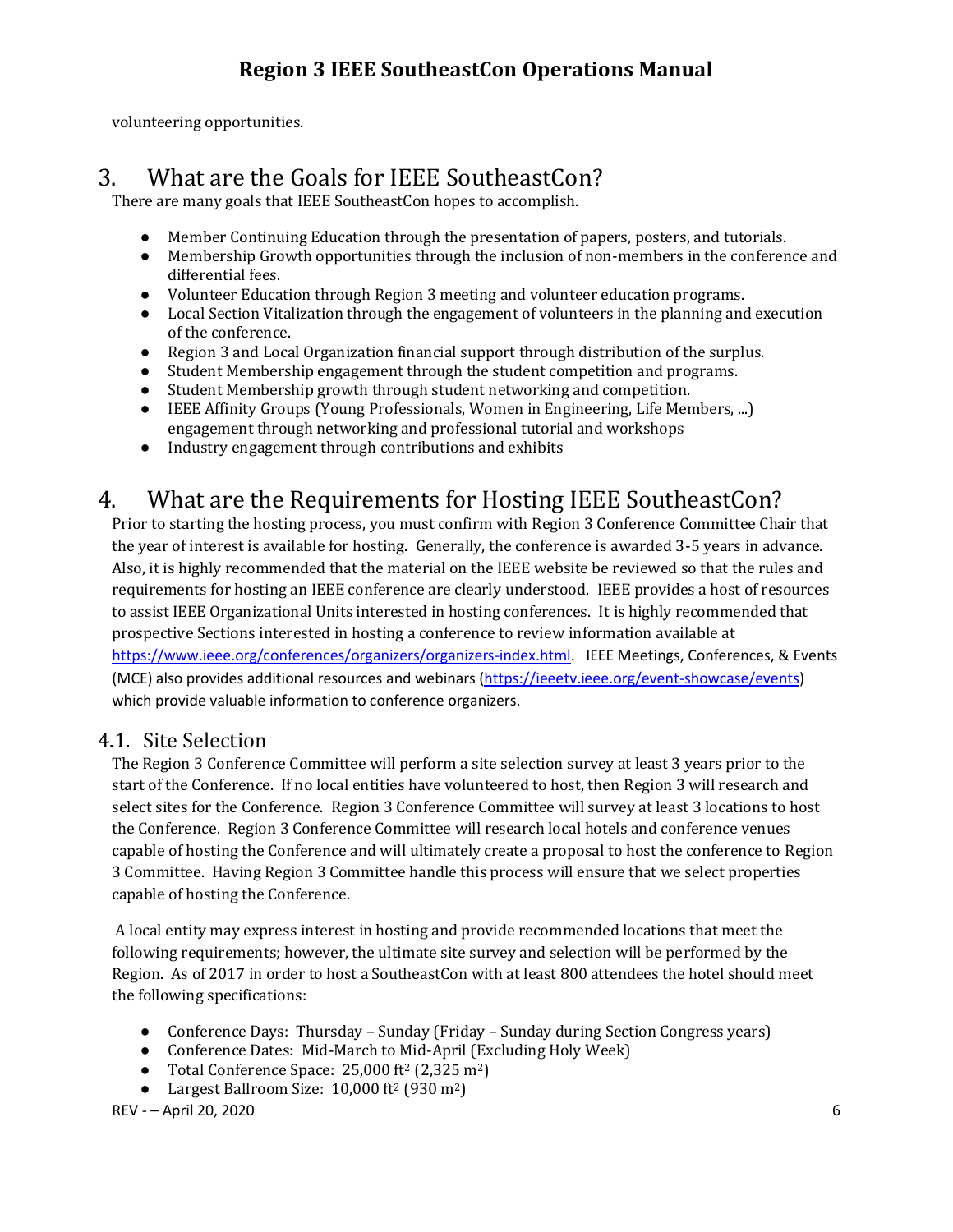- Secondary Ballroom Size:  $7,500$  ft<sup>2</sup> (700 m<sup>2</sup>)
- Peak Breakout Rooms (w/Ballrooms all divided): 20
- Note: The hardware competition space needs  $7,000 10,000$  ft<sup>2</sup> of dedicated space starting Noon Thursday for setup and open Friday – 16:00 Saturday.
- Total Rooms Nights: 675
- Peak Room Night: 325 (Friday and Saturday)
- Total Onsite Attendees: 800 1,000
- Average Food & Beverage Spend: \$100,000

In addition, other factors that should be taken into account are:

- Wireless Internet Access throughout function space
- Distance from Airport and method of transfer
- Room cost
- Meal cost
- Location
- Accommodations for MOVE truck access adjacent to venue for parking and training. A request for availability of MOVE at your conference should be submitted through [MOVE Request Form.](https://move.ieeeusa.org/move-request-form/)

### <span id="page-6-0"></span>4.2. Proposal to Host

If a local entity is interested in hosting a SoutheastCon, they should inform Region 3 Conference Committee. Region 3 Conference Committee will add the local entity to the list of potential hosts for a future SoutheastCon. The Region 3 Conference Committee will research the potential host venues available to the local entities and generate a proposal to be submitted to Region 3 Committee. Region 3 Conference Committee will investigate at least 3 potential host sites for each SoutheastCon.

In addition to notifying Region 3 Conference Committee of the local entities of interest, providing the following information will greatly improve your chance of being selected:

- Identify your core volunteers (Conference Chair, Program and/or Paper Chair, Treasurer, Student Chair) (Refer to Section 5.3 for recommended volunteer positions)
- Get a commitment from the local university(ies)
- Provide some background about the location that we won't get from the Convention and Visitor's Bureau (e.g. Things to Do of Interest to Engineers...)
- Provide a list of potential local contributors and reach out to gauge interest in supporting the conference.
- Provide a list of potential off-site programs that would be of interest to the attendees (off-site reception and/or awards).
- Provide a list of venues that might not show up on a normal search (See venue requirements below). This may include options for hosting various competitions. Keep in mind that if multiple venues are used it will be necessary to include information relating to distance and method of travel between the venues.
- Provide information relating to:
	- o Transportation Costs
	- o Parking Costs
	- o Local Airports

### <span id="page-6-1"></span>4.3. Branding

The official name of the conference is "IEEE Region 3 SoutheastCon <yyyy>" (where <yyyy> is the year of the conference e.g. "IEEE Region 3 SoutheastCon 2021"). The advertised website for the conference MUST b[e http://www.ieeesoutheastcon.org/](http://www.ieeesoutheastcon.org/). This website will point and redirect to each year's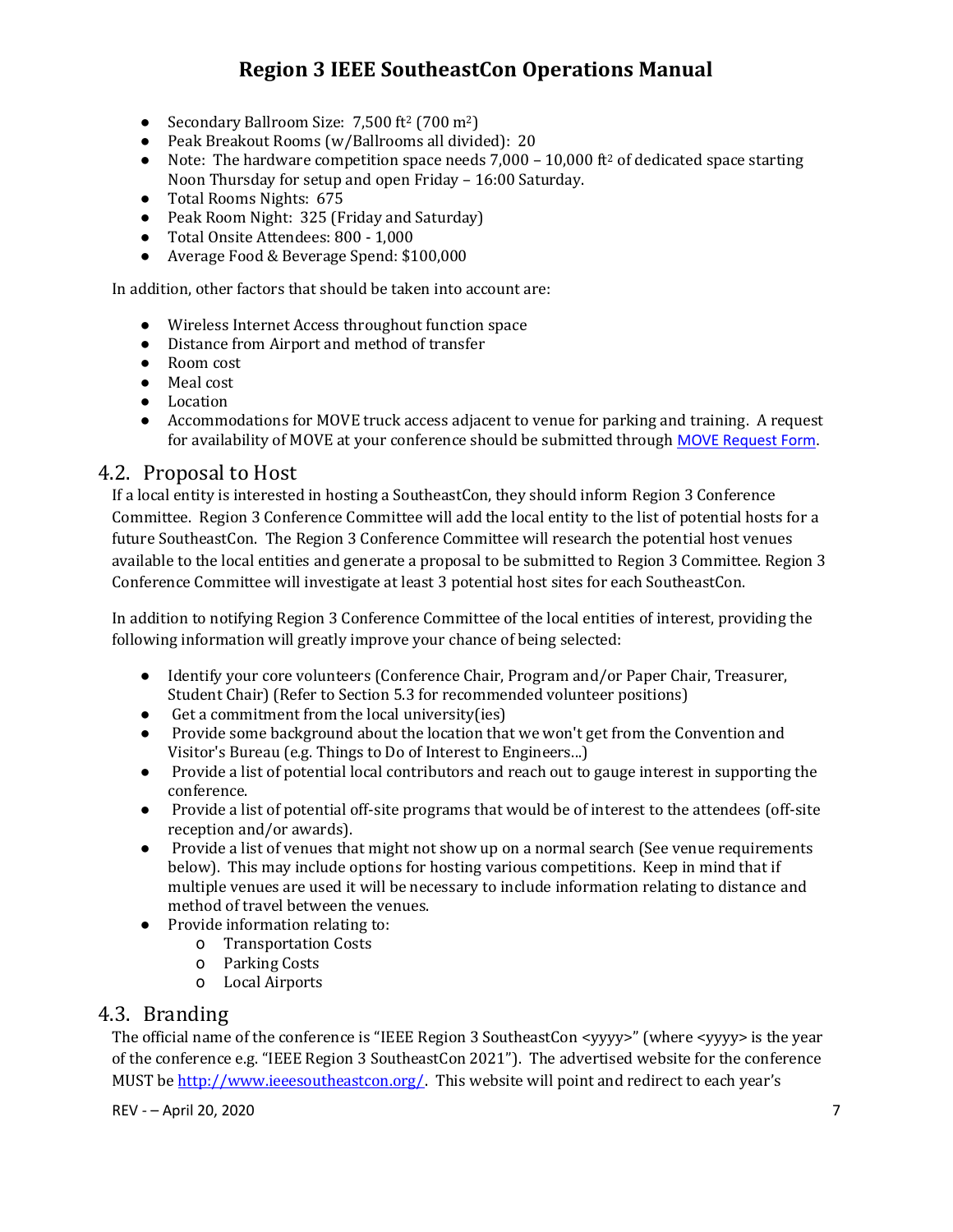conference and give returning attendees a consistent location to visit to find the conference from year to year.

All materials generated by the conference that use the IEEE Master Brand, must meet the IEEE Master Brand guidelines as specified at: [http://www.ieee.org/about/toolkit/index.html.](http://www.ieee.org/about/toolkit/index.html) This includes any gift bags or shirts created for the conference.

# <span id="page-7-0"></span>5. Post-Selection Processes

# <span id="page-7-1"></span>5.1. Submit IEEE Corporate Required Documentation

Once you have been selected to host, you must submit the required documentation to IEEE Corporate. Visi[t http://www.ieee.org/conferences\\_events/conferences/organizers/setup\\_approval.html](http://www.ieee.org/conferences_events/conferences/organizers/setup_approval.html) for the current list of required documentation.

<span id="page-7-2"></span>5.1.1. Principles of Business Conduct/Conflict of Interest (POBC/COI)

These forms must be filled out by the general chair and conference treasurer. This form can be found at: [http://www.ieee.org/about/corporate/compliance/index.html.](http://www.ieee.org/about/corporate/compliance/index.html) 

### <span id="page-7-3"></span>5.1.2. Memorandum of Understanding (MOU)

IEEE Region 3 is the owner of IEEE SoutheastCon. Region 3 Committee grants the local IEEE OU a license to operate IEEE SoutheastCon on behalf of Region 3. As compensation for this and a 50% financial co-sponsorship the OU will receive 50% of any surplus that is generated. Region 3 assumes 100% of the liability should the conference operate at a loss. To protect the Region's interest in the conference Region 3 Director or his delegate shall have ultimate authority over all aspects of the conference and can overrule any decision made by the local OU. The license granted to the local OU can be revoked only by a vote of Region 3 Committee.

An MOU will be generated during the conference application process. Upon approval of the host site by Region 3 Committee, Region 3 will submit the conference application. The MOU that is generated must indicate the conditions listed above. The Region 3and local OU must approve the conference application prior to starting any contract negotiations with the local venues. The application can be submitted via the Conference Organizers Portal

[https://www.ieee.org/conferences\\_events/conferences/organizers/index.html.](https://www.ieee.org/conferences_events/conferences/organizers/index.html)

# <span id="page-7-4"></span>5.2. Execute Venue Contract

Region 3 Conference Committee will negotiate and execute the contracts with the Conference venue(s). The Region 3 Conference Committee will ensure that the property meets all the requirements of the Conference. Region 3 Conference Committee will make sure the contract contains provisions to cover the resources normally required for the Conference including, but not limited to:

- Power
- Internet
- Rooms
- Food & Beverage
- Function Space
- As the venue contract will have a liability of more than US\$25,000 it will be necessary to submit the contract to IEEE Corporate for review and approval at conference-contracts@ieee.org.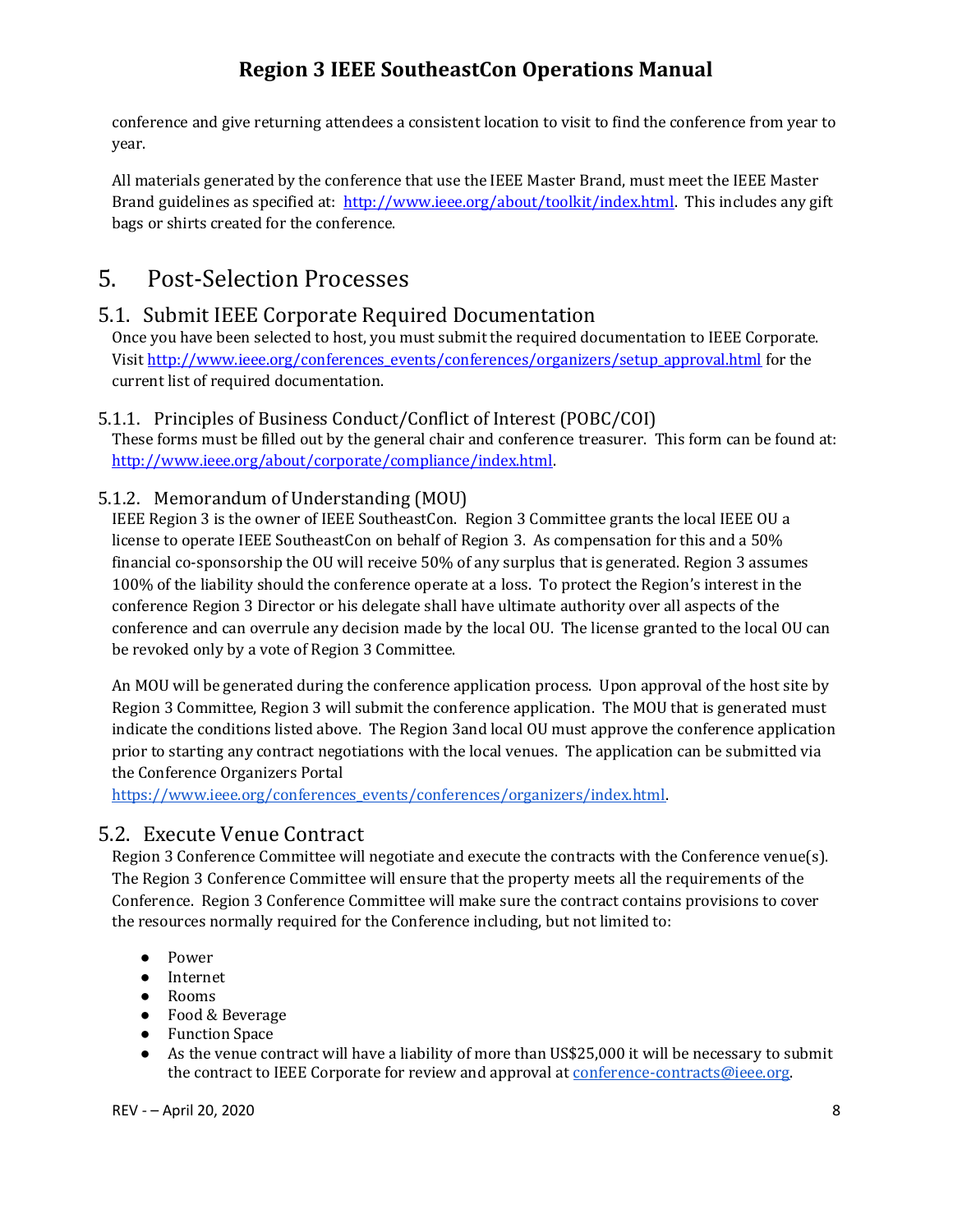### <span id="page-8-0"></span>5.2.1. Contract Lessons Learned

When reviewing the contract, we have found that the following clauses should be included:

- A Rate Protection Clause should be included. A rate protection clause protects the conference from having the venue sell rooms at a lower rate than the negotiated rate. Not all properties will agree to this, but this should be a part of the negotiation with the property.
- A clause should be in the contract in regards to the fees and usage of power and internet. Access to house power in the function spaces should be complimentary (may be dependent on meeting room or Food and Beverage commitments). Power in addition to normal house power should be at an additional charge. Internet should be negotiated at a fixed rate for the conference (avoid per user fees). This fixed rate may be per-day with a usage limit. If there is a usage limit, then negotiate a limit appropriate for the number of attendees to the conference.
- It is preferred that the property allow for outside vendors for A/V without additional charge. However, at certain properties the A/V must be purchased in house.
- Unless the conference venue is significantly larger (2x or more) than the minimum requirements specified in Section 3.1 above, then your contract should allocate 100% of the space 24 hours a day for the duration of the conference. The contract should state that any unneeded space will be released to the hotel/conference center anywhere between 1 to 3 months (pick a specific time period) prior to the conference.
- A clause should be added to make sure that no event should be scheduled in any space adjoining the Awards Banquet room.
- It is preferred that the property(ies) provide high-speed wireless access at all venue locations at no charge. This is an item that can be negotiated upfront and the organizing committee would need to verify access speeds for large number of conference attendees.
- If you have hosted a conference and would like to provide additional lessons learned, please contact Conference Committee for inclusion in this document

### <span id="page-8-1"></span>5.3. Establishing your Steering Committee

A core steering committee should be established shortly after Region 3 approval. The steering committee should be kept rather small to facilitate progress. This steering committee can be established using any combination of Region 3 and Local resources. The steering committee should include the following members:

- General Chair
- Vice Chair (or Co-Chair)
- Treasurer
- Secretary
- Technical Program Chair
- Student Program Chair
- Exhibits/Contributors Chair
- Publicity/Social Media Chair
- Logistics Chair
- Web Master
- Spouse/Partner Program Chair (optional, but recommended)
- Ex Officio from Region 3 Conference Committee

Each chair may, but is not required to, establish a subcommittee to implement their plans. A steering committee member may chair more than one subcommittee, but it is best to avoid spreading a volunteer too thin. The members of a subcommittee may attend the steering committee meetings, but should not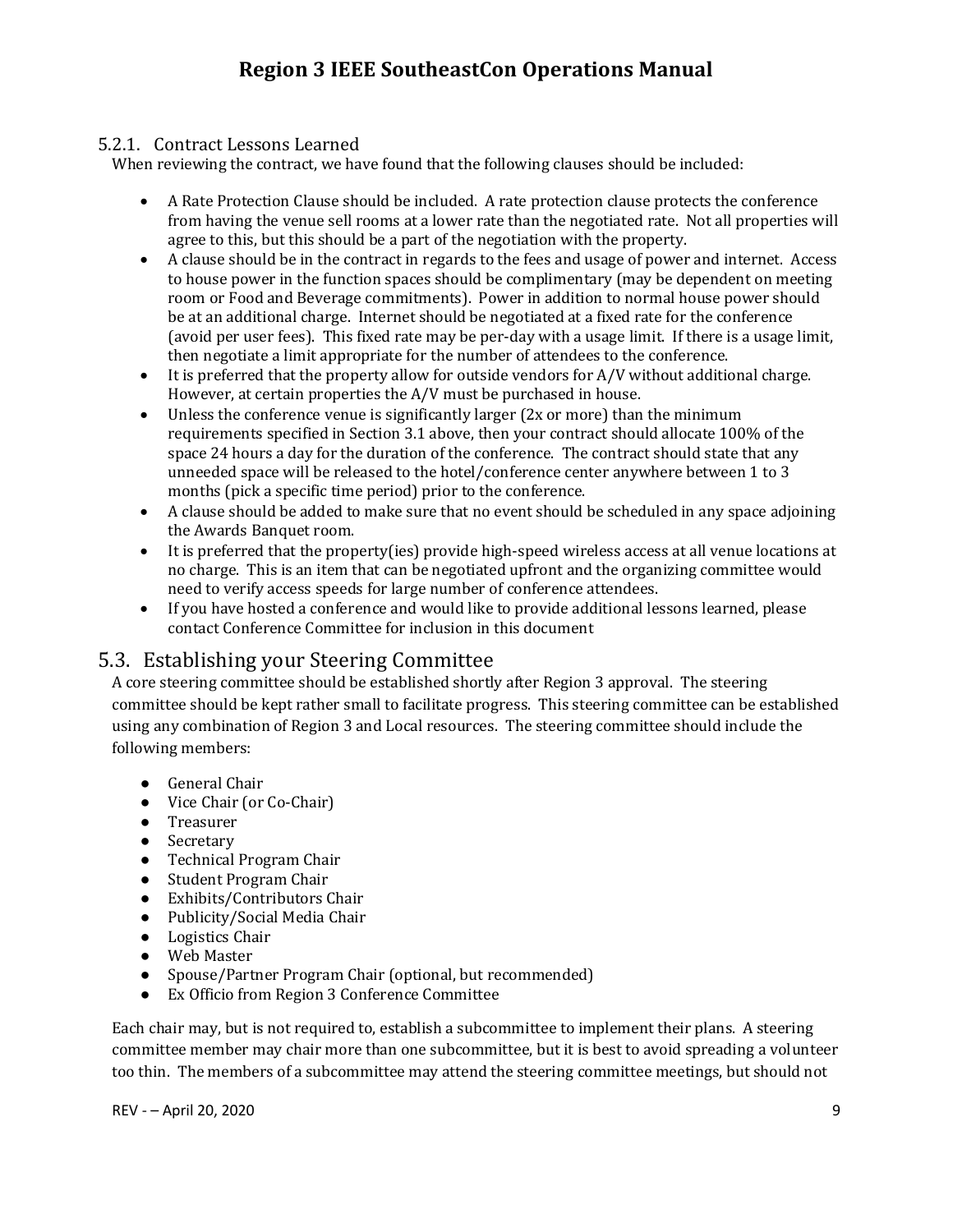be considered voting members of the steering committee. It is recommended that you contact previous year(s) committee members for guidance and experience. Select portion of the committee will need to attend at least prior year's conference to gain knowledge on hosting the conference.

#### <span id="page-9-0"></span>5.3.1. General Chair

The General Chair is responsible for the overall execution of the conference. The General Chair provides mentorship to committee members and resolves any conflicts that may arise during the execution of the conference. A General Chair delegates tasks and action items to other members of the committee and makes sure the conference remains on schedule. The General Chair is responsible for reporting conference status to the Region. The General Chair establishes the conference budget with the Treasurer. The General Chair establishes the Agenda for committee meetings with the Secretary. The General Chair runs the committee meetings and makes sure they stay on agenda.

#### <span id="page-9-1"></span>5.3.2. Vice Chair/Co-Chair

The Vice Chair is usually given the responsibility of managing a major portion of the conference at the discretion of the General Chair. This could be the program, registration, or some other task the Vice Chair is able to manage. The Vice Chair will become the General Chair if the General Chair is not able to perform their duty.

#### <span id="page-9-2"></span>5.3.3. Treasurer

The Treasurer maintains the finances of the conference. The Treasurer is responsible for establishing and maintaining the budget. The treasurer will pay all bills of the conference and ensure submittal of all appropriate documents to IEEE according to IEEE deadlines. The Treasurer shall not also serve as the General Chair or Vice Chair/Co-Chair.

#### <span id="page-9-3"></span>5.3.4. Secretary

The Secretary takes the minutes of the committee meetings. The Secretary maintains the action item list for the committee. The Secretary announces the committee meetings and publishes the Agenda as established by the General Chair for the meeting. The Secretary is responsible for making sure all committee documents are archived on Region 3 SoutheastCon Google Drive.

#### <span id="page-9-4"></span>5.3.5. Technical Program Subcommittee

The technical program subcommittee is responsible for all aspects of the technical program. This committee will issue the call for papers, accept paper submissions, review paper submissions, select the papers for presentation at the conference, and develop the proceedings of the conference.

### <span id="page-9-5"></span>5.3.6. Student Program Subcommittee

The student program subcommittee is responsible for all aspects of the student program. This committee will act as a liaison with the host student branch(es). This committee is responsible for making sure all the student competitions are properly managed. This committee must work closely with the Regional Student Representative (RSR) and the Regional Student Activities Chair (RSAC).

#### <span id="page-9-6"></span>5.3.7. Exhibits/Contributors Subcommittee

The exhibits/contributors subcommittee is responsible for targeting, identifying, and contacting potential local contributors and exhibitors. This committee should work with Region 3 Conference Committee to get a copy of the exhibitor/contributor prospectus as well as help in identifying regional and national exhibitors/contributors for the conference. This will include the development of an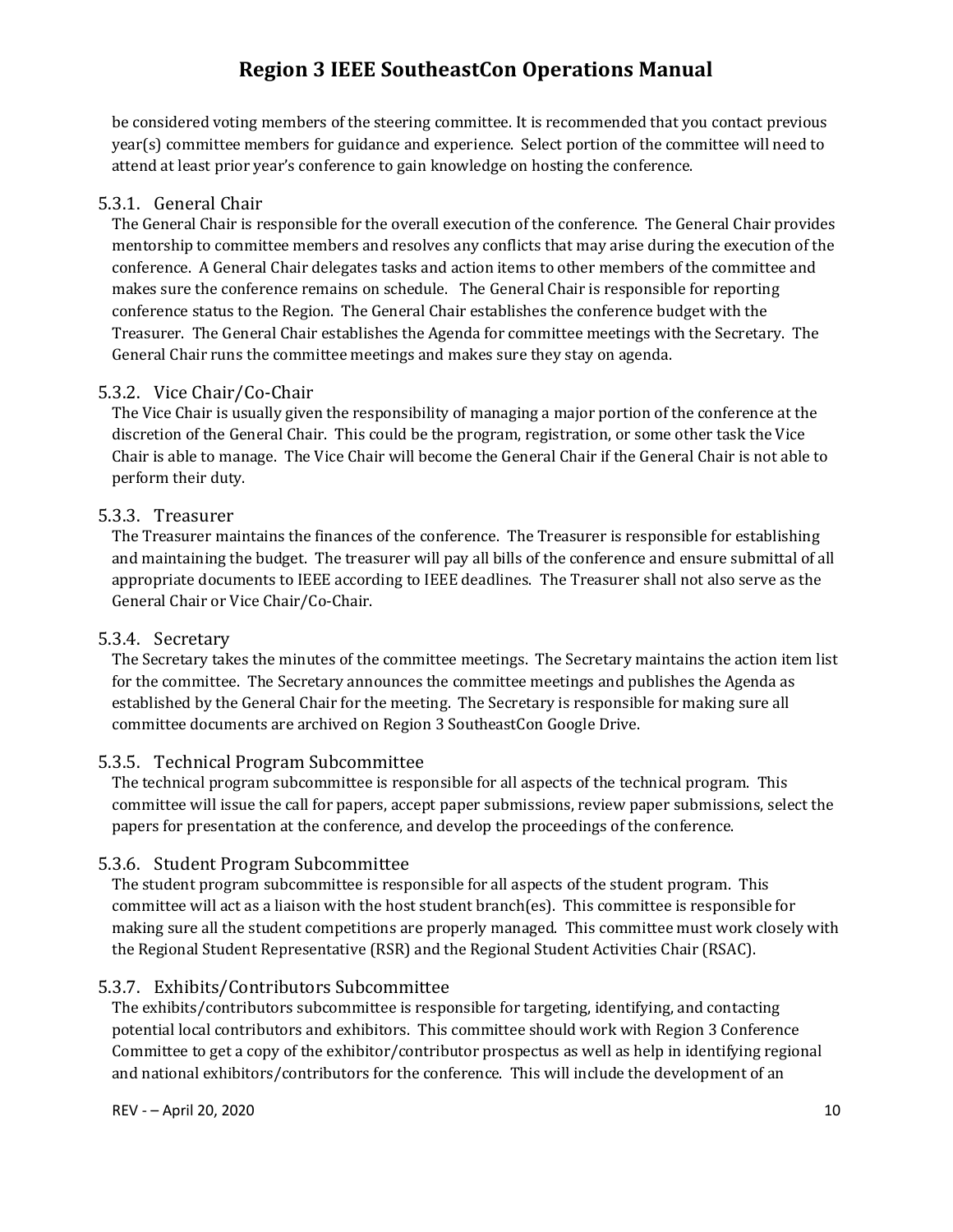advertising strategy and marketing plan, see Section 5.8. This committee will work with the Publicity Subcommittee to acknowledge contributors and sell advertisements in the program.

### <span id="page-10-0"></span>5.3.8. Publicity/Social Media Subcommittee

The publicity/social media subcommittee is responsible for work with Region 3 Conference Committee to publicize the conference. This committee will be responsible for placing advertisements in appropriate media (print, web, etc.) as specified in the marketing plan. This committee is also responsible for producing conference publications other than the proceedings, including the conference program.

### <span id="page-10-1"></span>5.3.9. Web Master

The web master will be responsible for developing and maintaining the conferences website in accordance with IEEE guidelines and provide up to date information with respect to conferences activities to communicate with the authors, students, and Region 3 participants.

### <span id="page-10-2"></span>5.3.10. Logistics Subcommittee

The logistic subcommittee is responsible for supporting the conference chair with all aspects of the conference logistics. These activities will include facility planning, meal planning, volunteer coordination, as a minimum.

### <span id="page-10-3"></span>5.3.11.Spouse/Partner Program Subcommittee

The spouse/partner program subcommittee is responsible for developing programs and supplying information for the spouse/partner and children of the attendees. This subcommittee will identify local attractions and events of interest to the attendees and their partners. This subcommittee may be chaired by a spouse/partner of a member.

### <span id="page-10-4"></span>5.4. Hosting a Virtual Technical Meeting

As observed with SoutheastCon 2020, global pandemic and other events may pose challenges to hosting a SoutheastCon. This disruption in hosting the Region 3 meetings and student competitions, actually enabled exploring and hosting a successful virtual technical conference where authors were able to present their papers and continue to provide a venue for authors to get the opportunity to successfully publish their technical area of research. Virtual technical meetings can be hosted using IEEE supported conferencing tools such as WebEx Events which allow conduct of webinars with up to 3000 attendees and streaming capability for up to 40,000 attendees. IEEE MCE has expertise in online, virtual, and digital event mediums and can also assist with hosting such events. Additional information can be found at [IEEE Virtual Events.](https://www.ieee.org/content/dam/ieee-org/ieee/web/org/conferences/virtual-events-overview.pptx) 

# <span id="page-10-5"></span>5.5. Establish Concentration Banking Account (CBA)

The conference MUST use an IEEE concentration banking account. Region 3 Treasurer will establish the CBA for the Conference. The following people must be on the signature card for the concentration banking account:

- General Chair
- Conference Treasurer
- Region 3 Treasurer

REV - – April 20, 2020 11 All funds related to the conference must be deposited into and distributed from the CBA. It is not allowed for any expenses to be paid directly by conference volunteers unless they submit a request for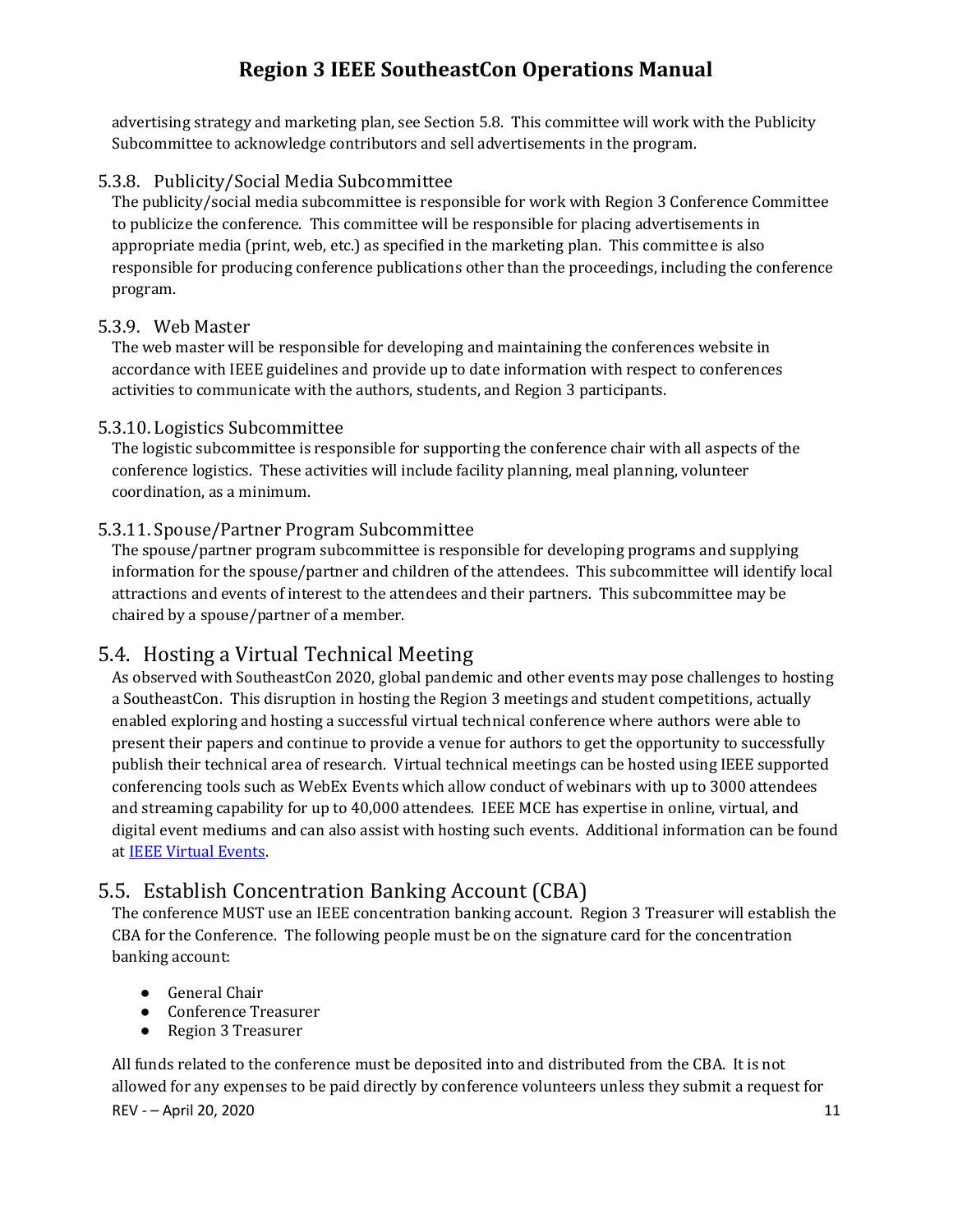reimbursement from the conference from the CBA.

Under no circumstances should funds received by the conference be deposited into a personal account or an account of a different IEEE organizational unit.

# <span id="page-11-0"></span>5.6. Reporting to Region 3

The conference must report status to Region 3 at the normally scheduled Region 3 ExCom and Committee meetings. These reports should include the following information:

- General Status Overview
- Paper Submission Status (Submitted/Reviewed/Accepted)
- Registration Status (number of registrants by category)
- Room Pick-up status (number of room-nights sold)
- Financial Report (budget status update)
- Roadblocks

# <span id="page-11-1"></span>6. Planning Your Conference

### <span id="page-11-2"></span>6.1. Budget

A well thought-out and maintained budget is important to the success of the conference. The conference treasurer is responsible for maintaining the budget and monitoring the expenses against the budget. NetSuite will be used to track conference finances. See

[https://www.ieee.org/conferences\\_events/conferences/organizers/conference\\_financial\\_transaction\\_n](https://www.ieee.org/conferences_events/conferences/organizers/conference_financial_transaction_netsuite.html) [etsuite.html.](https://www.ieee.org/conferences_events/conferences/organizers/conference_financial_transaction_netsuite.html) 

It is required that the preliminary budget show a 20% surplus on the conference. Even though IEEE is a not-for-profit corporation, the surplus generated from the conference helps the Section and Region 3 support the other programs and volunteer activities that they run.

There are some rules that should be kept in mind when establishing a budget:

- The rate for non-members should be at least 15% more than members (and must be more than the cost of membership)
- The rate for students should be kept to a reasonable minimum. This amount should be subsidized by contributions and exhibits.
- The rate for life members must be no more than the rate that students pay.

When establishing the budget, it is important to remember that the prices charged by hotels for food, beverages, and services are not based in reality. Get a price list from the hotel as early as possible and generate an estimated food, beverage, and services cost to help determine the rates to charge attendees for your conference. Make sure tax and service charges are included in your estimate. It is important to closely review the contract for any item that could have a budgetary impact. The attendee fees should cover at a minimum the cost of these items. A spreadsheet is available from Region 3 to help determine this information.

REV - – April 20, 2020 12 NOTE: It is absolutely critical to keep up with the conference budget and make sure that regular budget updates are provided to IEEE. If for any unforeseen reason the conference is cancelled or impacted, amount of liability covered by IEEE conference insurance will be based on the last approved and submitted budget. Please see Section [6.8.](#page-13-0)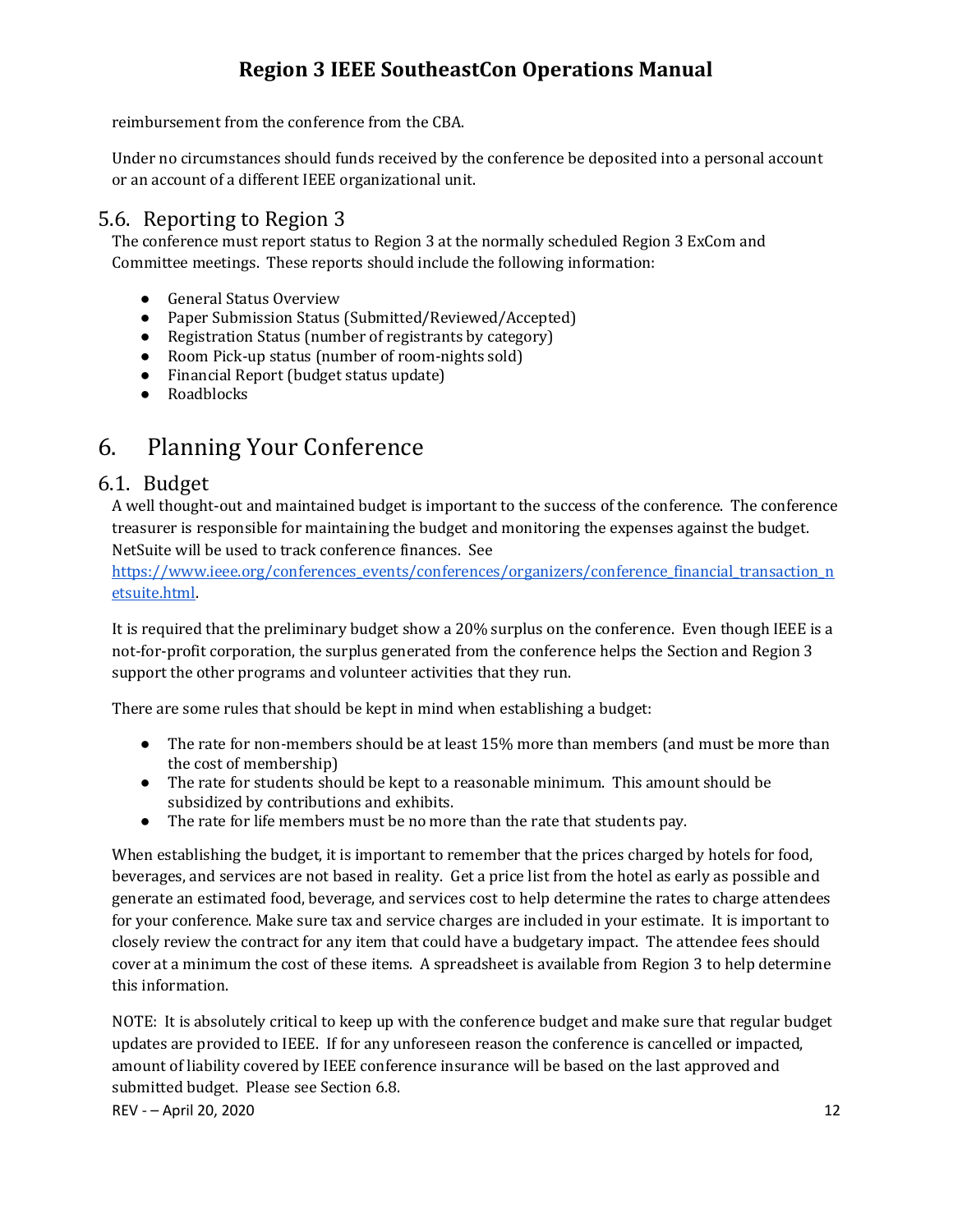### <span id="page-12-0"></span>6.2. Program Plan

On the IEEE Conference required documentation page there is a checklist and timeline for planning and running a conference.

[http://www.ieee.org/conferences\\_events/conferences/organizers/required\\_documentation.html.](http://www.ieee.org/conferences_events/conferences/organizers/required_documentation.html) The presentation can be used to establish a program plan for the conference. The program plan does not need to be any specific format. Past conferences have used excel spreadsheets and action item lists. Use whatever format that your committee is comfortable with using.

### <span id="page-12-1"></span>6.3. Call for Papers

The call for papers should be completed and ready in time to be placed in the prior year's conference program.

### <span id="page-12-2"></span>6.4. Paper Submission and Review

Region 3 Conference Committee will select and contract for the Paper Submission and Review system. Currently the system is supplied by X-CD [\(http://www.x-cd.com/\)](http://www.x-cd.com/). Region 3 Conference Committee will periodically review the list of available paper submission systems. The following requirements must be met:

- Integrated with Conference Registration System
- Able to handle at least 1,000 papers
- Able to handle blind and non-blind reviews

### <span id="page-12-3"></span>6.5. Online Registration

Region 3 Conference Committee will select and contract for the Online Registration system. Currently the system is supplied by X-CD [\(http://www.x-cd.com/\)](http://www.x-cd.com/). Region 3 Conference Committee will periodically review the list of available registration systems. The following requirements must be met:

- Early and late Group Registration Capability
- Early and late Student registration with different registration fees
- Early and late Volunteer registration
- Author registration
- Contributor/Exhibitor Registration
- Onsite Badging
- Onsite Check-in
- PCI Compliant
- Integrate with a CBA capable payment system

### <span id="page-12-4"></span>6.6. Risk Assessment and Management Plan

A Risk Assessment and Management Plan should be performed for the conference. The discussion on how to execute a Risk Assessment and Management Plan is outside the scope of this document. Several papers and seminars are available online. If a conference needs help on establishing a Risk Plan, please contact Region 3 Conference Committee. A sample Risk Analysis spreadsheet can be found in the Templates directory of the SoutheastCon Google Drive.

### <span id="page-12-5"></span>6.7. Emergency Management Plan

Although we hope that emergencies will not happen at SoutheastCon, the conference organizers and volunteers should be prepared to handle such an event if it should occur. Past SoutheastCons have experienced tornadoes, fires, and various medical emergencies. It is imperative that you discuss your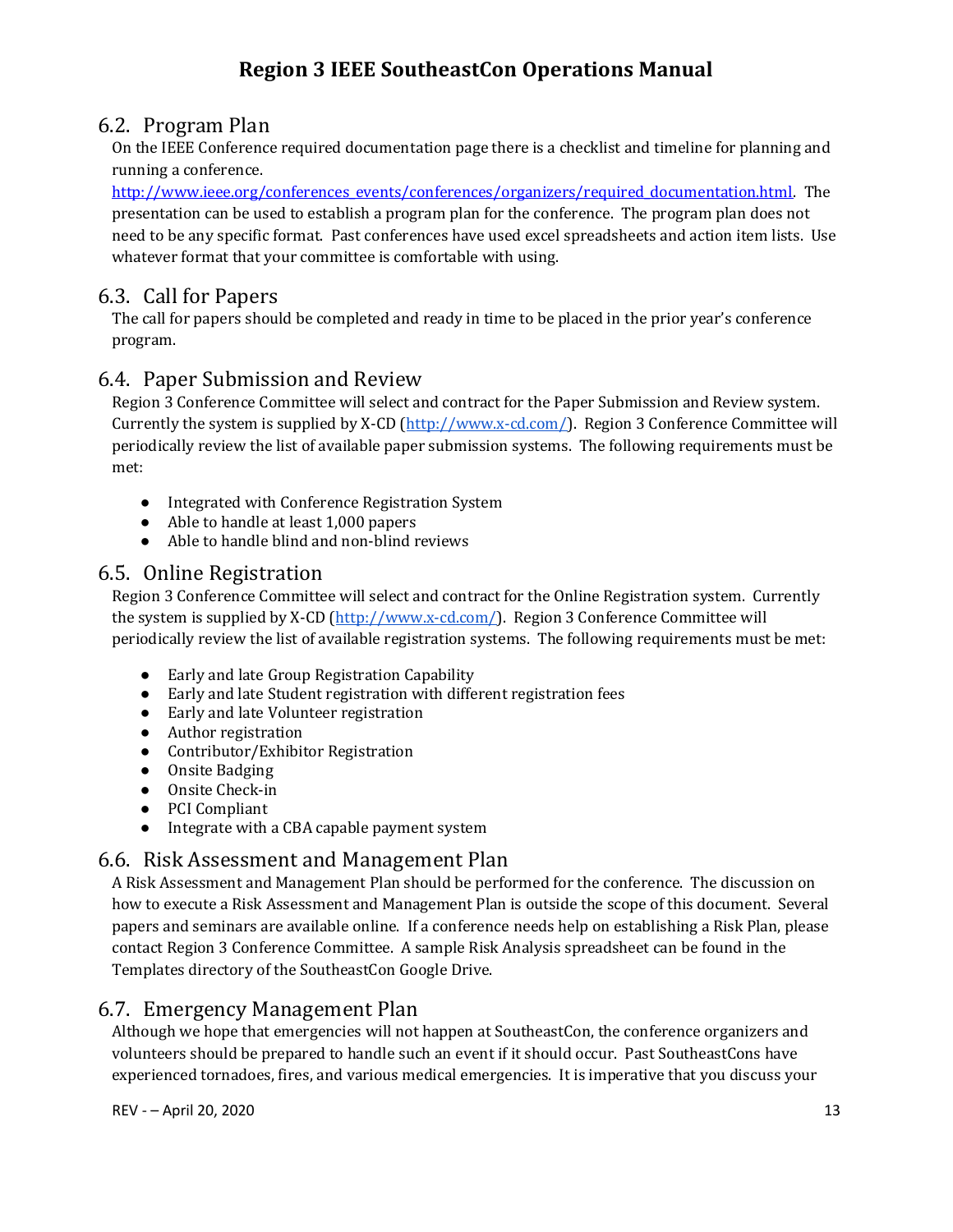emergency management plan with the property and tailor your rules to the venue. Most venues have on-site first responders that can respond to an emergency quickly.

The Emergency Management Plan should be communicated to all SoutheastCon volunteers. The types of emergencies that should be covered include, but are not limited to:

- Weather Emergencies (Tornado, Hurricane, Flooding)
- Fire
- Medical Emergencies (Minor & Major)
- Active Shooter
- Bomb/Terrorist Threat

When an emergency situation occurs, you may have only moments to respond, and the actions taken can have a significant impact on the event. Having a solid plan in place is the first step.

A well thought out and detailed plan is an essential part of emergency preparation. **IEEE's Event** [Emergency Response Team \(EERT\),](mailto:eert@ieee.org) is pleased to provide this template for your use and provides a framework for developing an emergency response plan for your event. [Download the template](http://r20.rs6.net/tn.jsp?f=001KSXFhHUbL-UcV__8OWudUhyI8KiLvb12SmfN_NIzDHqGLw5jtFzoD8GXG82oGgM-lf9f14SQ-TNVLDVnHKKtJhNQsAkkyTHJFtaMqkpIToYiTas6f2AVljayNOfIytOrKkVIF0GWEcrygIPdWWwJRNJ9sxtvzp4bJULRvaDvcxA7sJUWWJDTt2DM1Wcr-XkRmMu-0ceRT0uZfWLlITmrN_vv73CleSPXHkWBOrtrBrQt97ci_IUi2y4UAJZQnDwx6MEWN08Db8XAfLs_PBgFbMiglCdxFPy7&c=AWI4gOc2silF5NO8geMymcUovodtYgLsk90I1wwSjNaRU255s-bftQ==&ch=C8FhInS3C3o6XmR6MWW9U9W8GkLicvdQfUM0VibnNLuo9YJDSGfwaw==) and get your action planning started!

### <span id="page-13-0"></span>6.8. Conference Insurance

Hosting a conference can be rewarding, but if for some reason the conference has to get cancelled, it could also be a huge liability to the organizing committee and Region 3. As a result, any approved IEEE conference is covered by the following insurances:

### <span id="page-13-1"></span>6.8.1. Liability Insurance

IEEE maintains Commercial General Liability (CGL) insurance to protect IEEE in the event a claim is made against IEEE and/or its Volunteers. The CGL insurance provides coverage for third-party bodily injury and property damage.

IEEE Volunteers are included on IEEE's insurance policies and protected while acting within the scope of their duly authorized duties as Conference Officers or Committee Members for the duration of the conference and its activities.

To the extent permitted by law, IEEE shall indemnify each person who serves as a duly authorized Volunteer of a duly authorized IEEE activity pursuant t[o IEEE Bylaw I-300.3 Indemnification](https://www.ieee.org/content/dam/ieee-org/ieee/web/org/ieee-constitution-and-bylaws.pdf) .

The Conference must maintain a record of all Officers and Committee Members who are actively engaged in the management of the conference. This record ensures that coverage is afforded to the appropriate Volunteers acting on behalf of the conference.

In addition to the primary CGL insurance coverage, IEEE maintains Umbrella Liability coverage that provides additional limits of liability coverage.

Conferences utilizing a transportation service provider (e.g. Boat cruise, Bus tour, other) should obtain evidence of insurance coverage from the service provider. IEEE should be named as an additional insured. IEEE's liability insurance coverage does not apply to charters. For additional information, please contact ORIMS@ieee.org.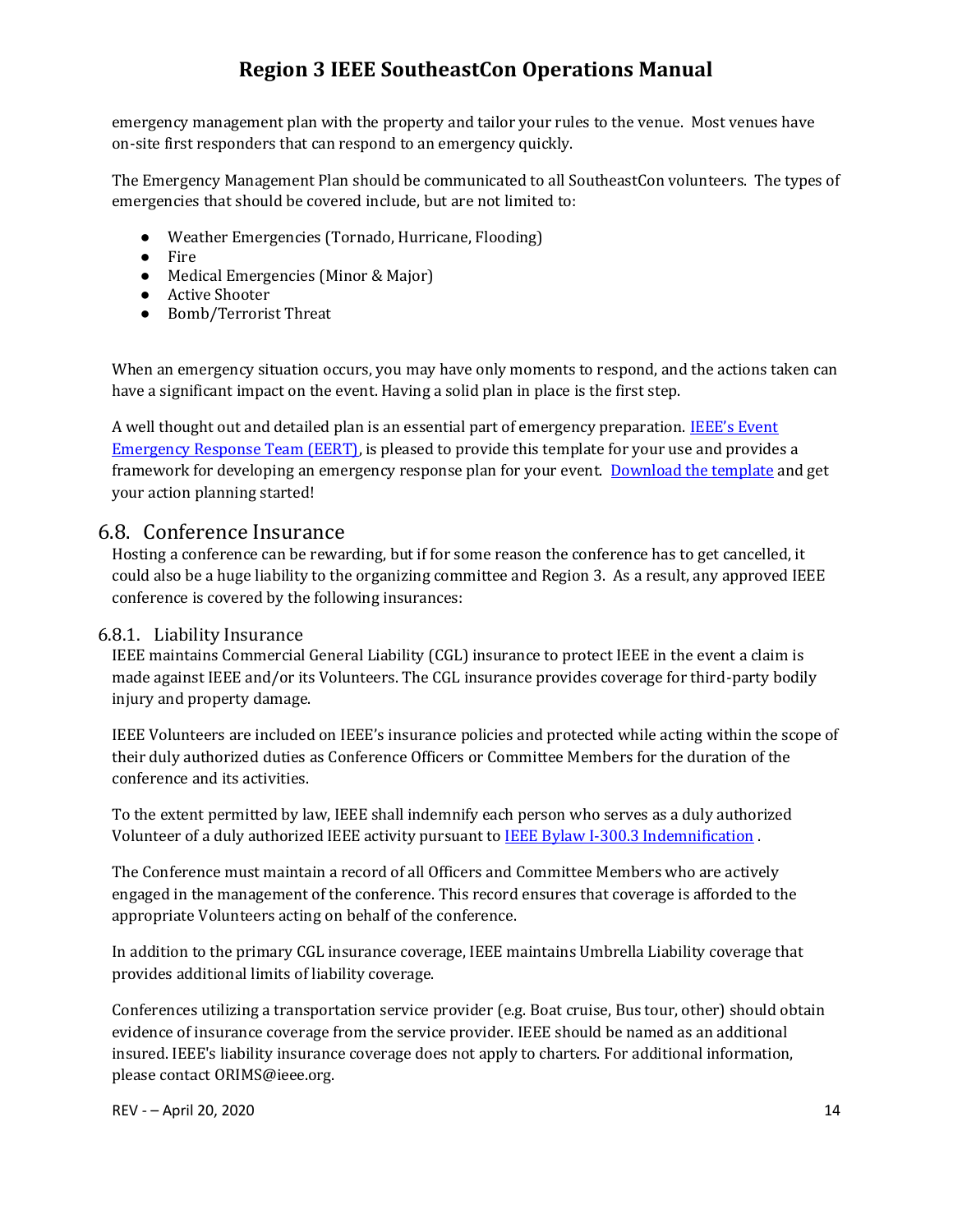### <span id="page-14-0"></span>6.8.2. Property on Exhibition Insurance

Contac[t ORIMS@ieee.org](mailto::ORIMS@ieee.org) if you require insurance for any IEEE-owned, leased, rented, or borrowed equipment. Please include the following equipment information with your request:

- Description
- Owner
- Replacement value (US\$)
- Copy of rental/lease agreement with insurance requirements (if applicable)
- How will the equipment be safeguarded while on exhibition at the conference?
- Dates coverage required

### <span id="page-14-1"></span>6.8.3. Business Crime Insurance (also referred to as fidelity bonding)

IEEE maintains business crime insurance that protects IEEE in the event of loss due to fraudulent acts (e.g., theft of conference funds) committed by staff or volunteers.

The IEEE business crime insurance does not provide coverage for theft of IEEE funds by third-party registration service providers.

### <span id="page-14-2"></span>6.8.4. Event Cancellation Insurance

Effective October 2013, all approved IEEE conferences that are 100% financially sponsored by IEEE are automatically covered by an event cancellation insurance policy. In order for a conference to qualify for coverage under the IEEE Event Cancellation Insurance Policy, the following conditions MUST be met:

- 1. The conference must be 100% financially sponsored by one or more IEEE Society and/or organizational unit,
- 2. The conference must be approved by IEEE and included in the IEEE Conference Database, and
- 3. A detailed conference budget MUST be submitted and included in the IEEE Conference Database.

The Event Cancellation Insurance protects the conferences from lost revenue and/or additional expenses incurred as a result of an unforeseen cancellation, postponement, or curtailment of an event. Examples of such disruptions might include natural disasters (hurricanes, tornadoes, blizzards, etc.), fire or flood damage to a venue, airline or hotel staff strikes, and other unforeseen causes of event cancellation.

Event Emergency Response Team (EERT) is IEEE's centralized event emergency preparedness hub, offering strategies, best practices, and resources for all IEEE global events. EERT can assist organizers in minimizing the impact of emergencies on event performance, safety and well-being attendees, and organizational reputation. More information on EERT can be found at [https://www.ieee.org/conferences/organizers/emergency.html.](https://www.ieee.org/conferences/organizers/emergency.html)

All other conferences (not wholly owned by IEEE) continue to have the option to purchase individual Event Cancellation Insurance policies. To take advantage of the program IEEE has negotiated, please submit a completed **Event Cancellation Insurance application** and a copy of the conference budget to [ORIMS@ieee.org.](file:///C:/Users/egrigorian3/AppData/Local/Microsoft/Windows/INetCache/Content.Outlook/20BQ99A0/ORIMS@ieee.org) 

### <span id="page-14-3"></span>6.8.5. Conference venue Certificates of Insurance

REV - – April 20, 2020 15 Certificates of insurance that are required by the conference venue are available upon request. They must be prepared by IEEE's insurance broker and should be requested 30-60 days in advance of the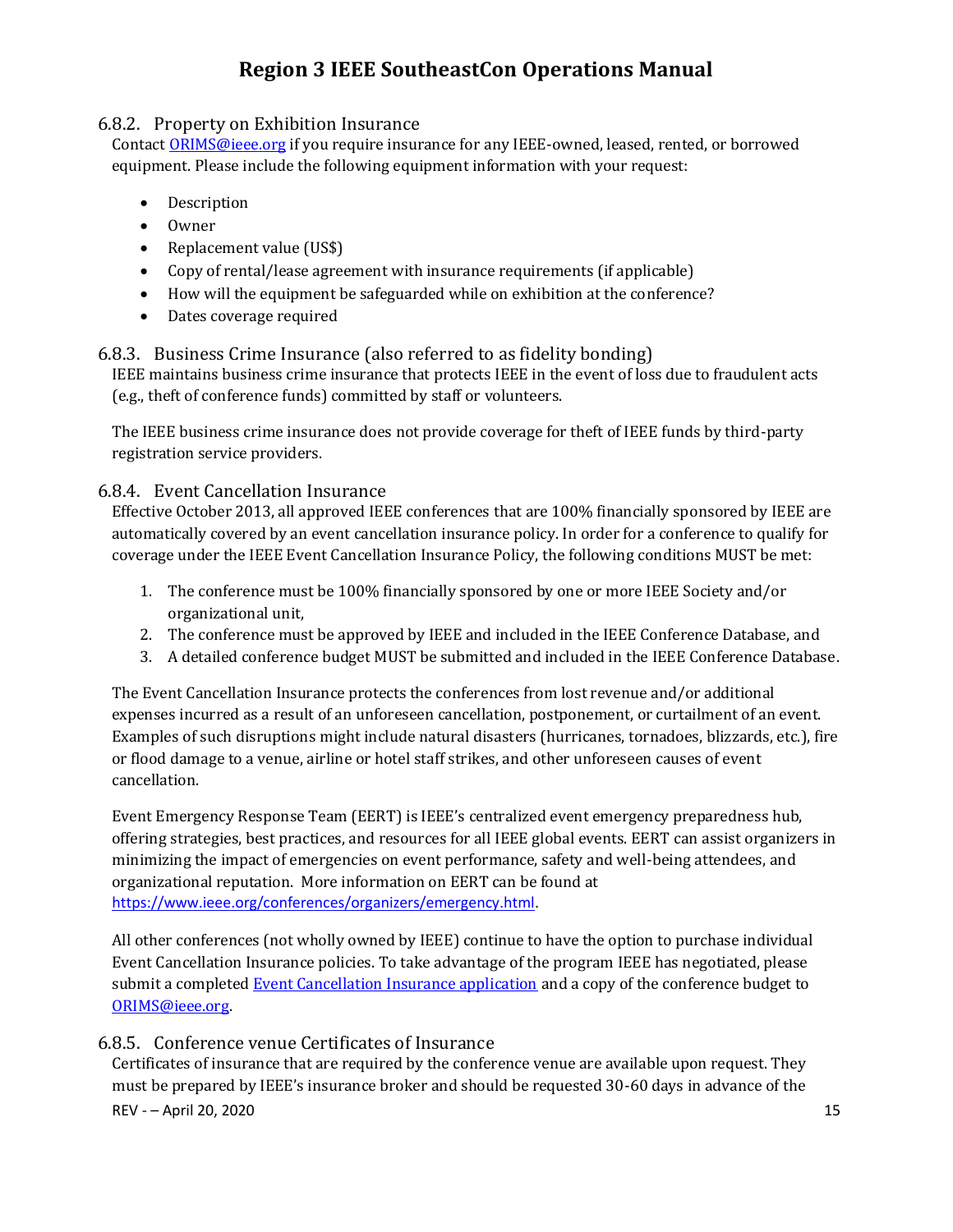conference. Please allow 5-7 business days for processing.

To obtain a current certificate of insurance, submit [a completed certificate request form](https://www.ieee.org/content/dam/ieee-org/ieee/web/org/voluntr/risk-insurance/request_cert_insurance.doc) to [ORIMS@ieee.org.](file:///C:/Users/egrigorian3/AppData/Local/Microsoft/Windows/INetCache/Content.Outlook/20BQ99A0/ORIMS@ieee.org) Please include a copy of the venue's insurance requirements and a copy of the executed agreement between the IEEE and the venue.

### <span id="page-15-0"></span>6.9. Sales & Marketing Plan

A Sales & Marketing Plan should be established in coordination with Region 3 Conference Committee as soon as possible after the conference is awarded. The success of every conference depends on the level of attendance, which is directly related to the marketing activities involved. There are a wide variety of marketing channels to consider for getting the word out about your conference. Always think about your target market and how to communicate as a basis for determining the right mix of communication channels. Adding basic marketing techniques to a traditional approach to organizing an event can have big impact both in building your community and in positive financial results. Creation of blended marketing and communications plan comprised of website development, social media, and direct and indirect outreach and advertising to your local, regional, and international network of support can promote development and engagement of your target audience.

With any conference, development of a consistent theme that promotes your goals of the conference is key. In most cases, the theme can be based on strength of the hosting Section's or Council's technological/industrial/economic business drivers that are the forcing function of economic development where the conference will be hosted. The theme will be a key driver for developing your conferences brand and promoting it through media.

Having a plan with clear goals and reporting on outcomes will help track success in reaching audiences to increase registration, participation & brand awareness. You can utilize some of the resources available through IEEE MCE to customize an Audience Development Plan to fit the goals of your conference using a blend of marketing and communications strategies including but not limited to:

- Email Marketing
- Social Media
- Online Targeted Advertising
- Custom landing pages for speakers, attendees, and exhibitors
- Research & outreach
- Lead generation
- Connection & leverage to IEEE resources

Your Sales and Marketing plan should not only include ways to increase author and member participation, but also establish a means by which you can attract corporate contributors. Your local Convention and Visitors Bureau and Chamber of Commerce should be a good resource for assisting you to promote your conference to chamber members.

### <span id="page-15-1"></span>7. The Student Program

The student program is one of the key components of the SoutheastCon as it brings together universities within Region 3 to compete against each other. These competitions are developed and managed by both the local hosting Section and Region 3 Student Activities Committee (SAC). The hosting Section/Student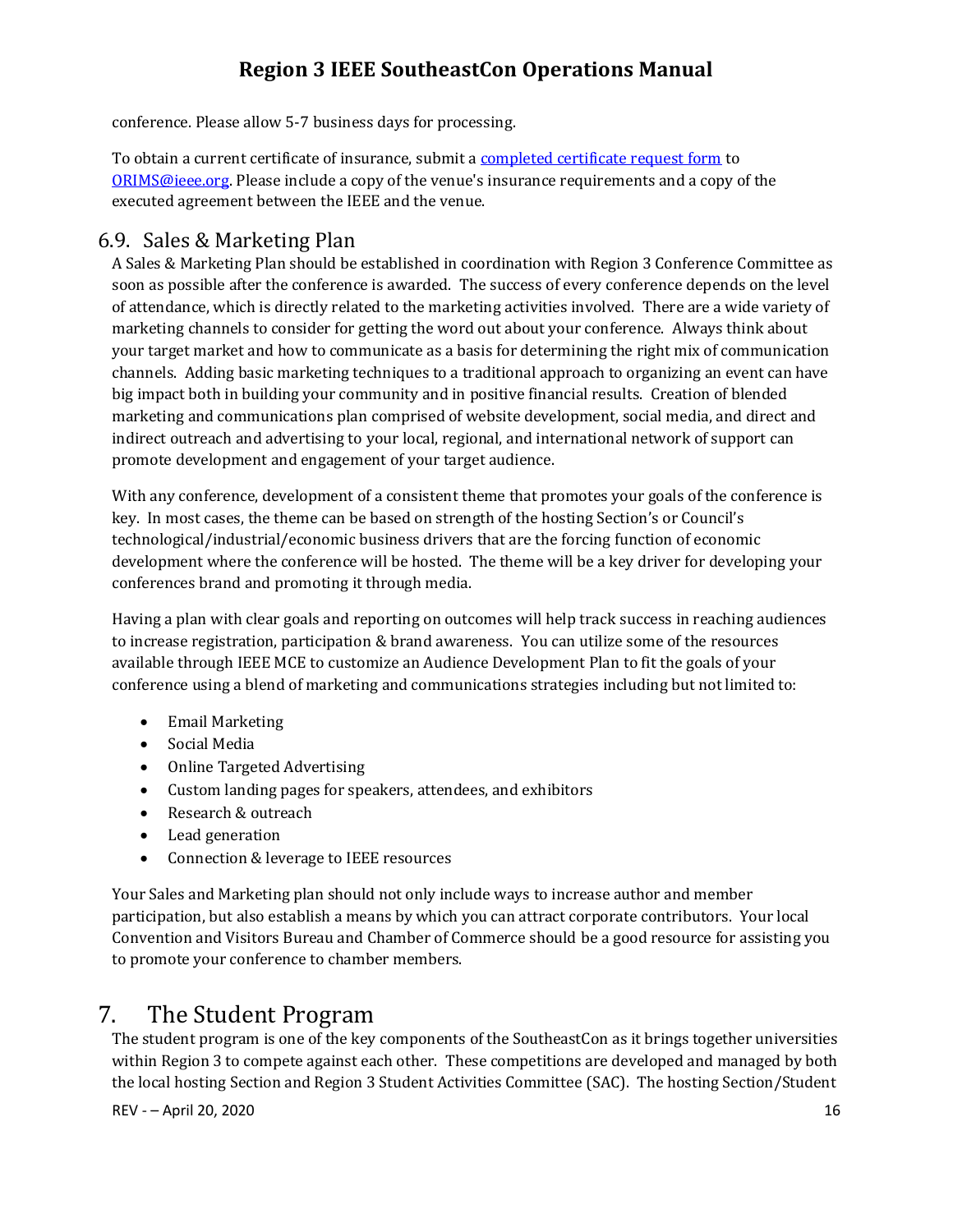branch is responsible for:

- Robotics hardware competition
- Software competition
- Hackathon (optional)
- Any other locally developed competition

The robotics hardware competition will need to publish its hardware competition rules during the last day of the previous year's conference. Hardware competition rules will need to be provided to the Conference Committee for review and comments/feedback 30-days prior to release of the rules.

SAC will be responsible for developing and organizing the following minimum competitions:

- Ethics
- Presentation
- Networking
- T-Shirt
- Web site

The conference student program subcommittee will work with SAC and logistic subcommittee in organization and conduct of these competitions. The hosting Section/Student Branch will be responsible for identifying and providing the judges and volunteers for all of the competitions.

# <span id="page-16-0"></span>8. The Technical Program

The technical program is another key component of the SoutheastCon, and in actuality the primary component for any surplus that the conference will realize. Much like the hardware robotics competition, the technical program activities start with the release of the conference Call for Papers during previous year's conference. The technical program subcommittee is responsible for developing the call for papers, assembling technical paper reviewers, and developing tutorials.

# <span id="page-16-1"></span>9. The Region 3 Program

Region 3 Program is typically held on Friday, Saturday, and Sunday morning. Region 3 volunteers participate, and approximately 85 people attend. Region 3 pays for the members of the Executive Committee and each Section Chair (or a representative) to attend. Some Sections send multiple volunteers to the meeting, but their cost is covered by their Section.

Region 3 program is set by Region 3 Director, with support from the Executive Committee members. The program typically includes Leadership training, IEEE-USA President-Elect Candidates' Presentations, IEEE President-Elect Candidates' Presentations, Area meetings, MOVE truck tours and training, Red Cross training, and an Awards Banquet on Saturday night. Typically, a Young Professional networking event is organized by the YP Coordinator, and a WIE networking or lunch is organized by the WIE Coordinator.

Area chair meetings are typically held on Friday night, and a separate room is needed for each chair meeting.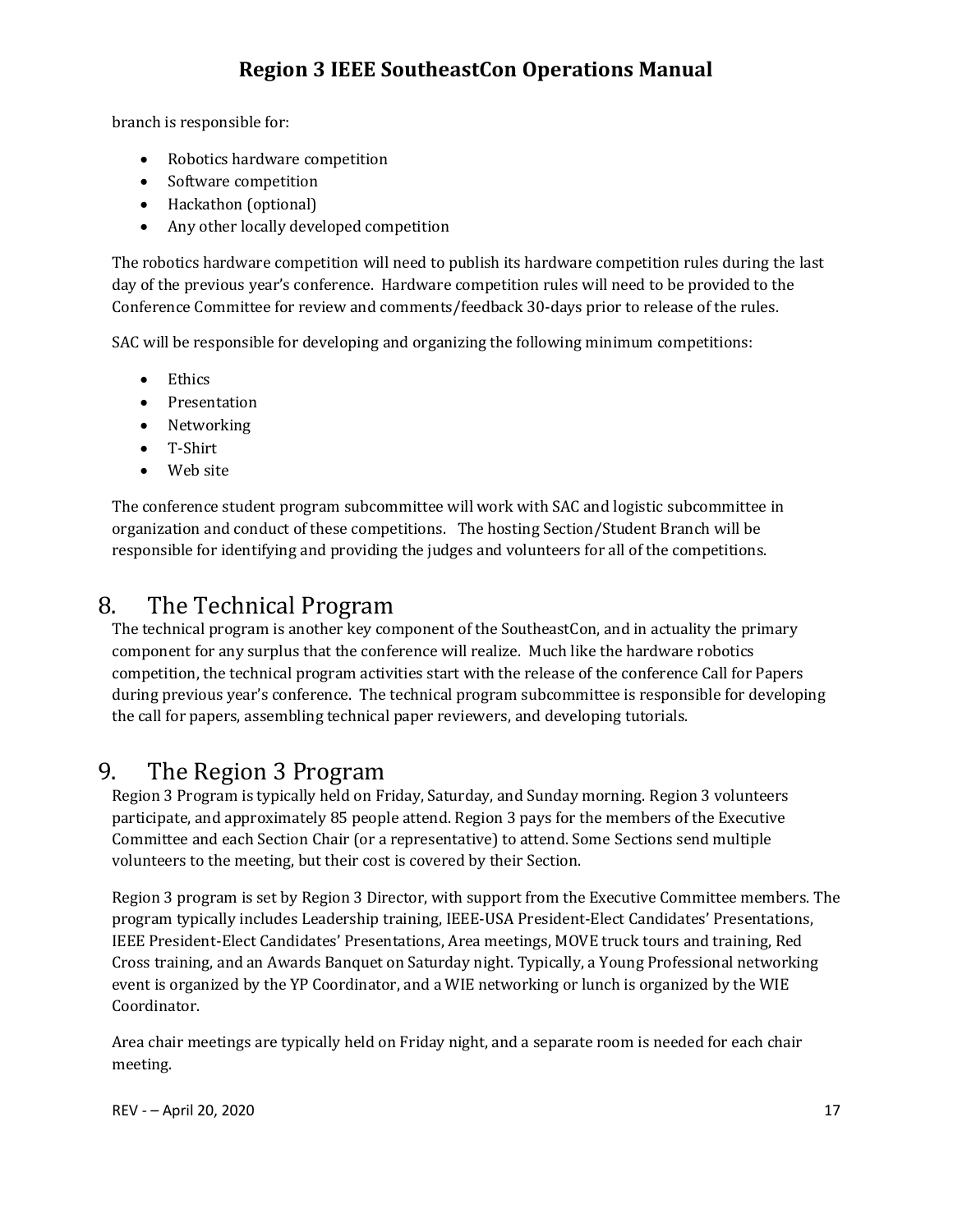Depending on the program, Region 3 may need multiple rooms for concurrent sessions on Friday and/or Saturday. Work closely with Region 3 Director to understand their space and A/V needs, and to keep them informed of the availability of space at the venue. Region 3 Committee business meeting is held on Sunday morning, ending at noon. This meeting takes place in one room, large enough to hold all region attendees.

Saturday morning often starts with an Eta Kappa Nu (HKN) Induction ceremony. On Sunday morning a Region 3 Committee is held, and the program ends at noon.

A sample conference schedule is available on the Conference Google Drive.

# <span id="page-17-0"></span>10. Running the Conference

### <span id="page-17-1"></span>10.1. Semantics

When dealing with a hotel venue, it is important to understand the terminology and semantics used.

- Banquet Event Order (BEO) This is a document that gives the direction to the hotel and A/V vendors describing when and how the function space should be laid out.
- Turn This is a term used to indicate that a function space layout must change between events. Depending on the size of the change to the function space, the turn will require a certain amount of time. When a room must be turned, it is important to work with the hotel to determine the amount of time to complete the turn and schedule accordingly.
- Conference Services Manager (CSM) This is the person at the hotel that will actually be responsible for executing your conference for the hotel. This will be primary point of contact at the hotel during the conference. The venue may also assign a dedicated Banquet Manager that will be responsible for meal functions.

### <span id="page-17-2"></span>10.2. Food & Beverage (F&B)

The conference normally provides meals at the conference. The conference normally provides full-paid attendees all meals. The following meals are normally provided:

- Thursday Breakfast (if needed for tutorials)
- AM Break (if needed for tutorials)
- Thursday Lunch (if needed for tutorials and volunteers)
- PM Break (if needed for tutorials)
- Friday Breakfast (full-paid attendees & volunteers)
- AM Break (all attendees)
- Friday Lunch (full-paid attendees & volunteers)
- PM Break (all attendees)
- Friday Reception (all attendees)
- Saturday Breakfast (full-paid attendees & volunteers)
- AM Break (all attendees)
- Saturday Lunch (full-paid attendees & volunteers)
- PM Break (all attendees)
- Saturday Banquet (all attendees)
- Sunday Breakfast (full-paid attendees & volunteers)
- AM Break (all attendees)
- Sunday Lunch (Conference Debrief)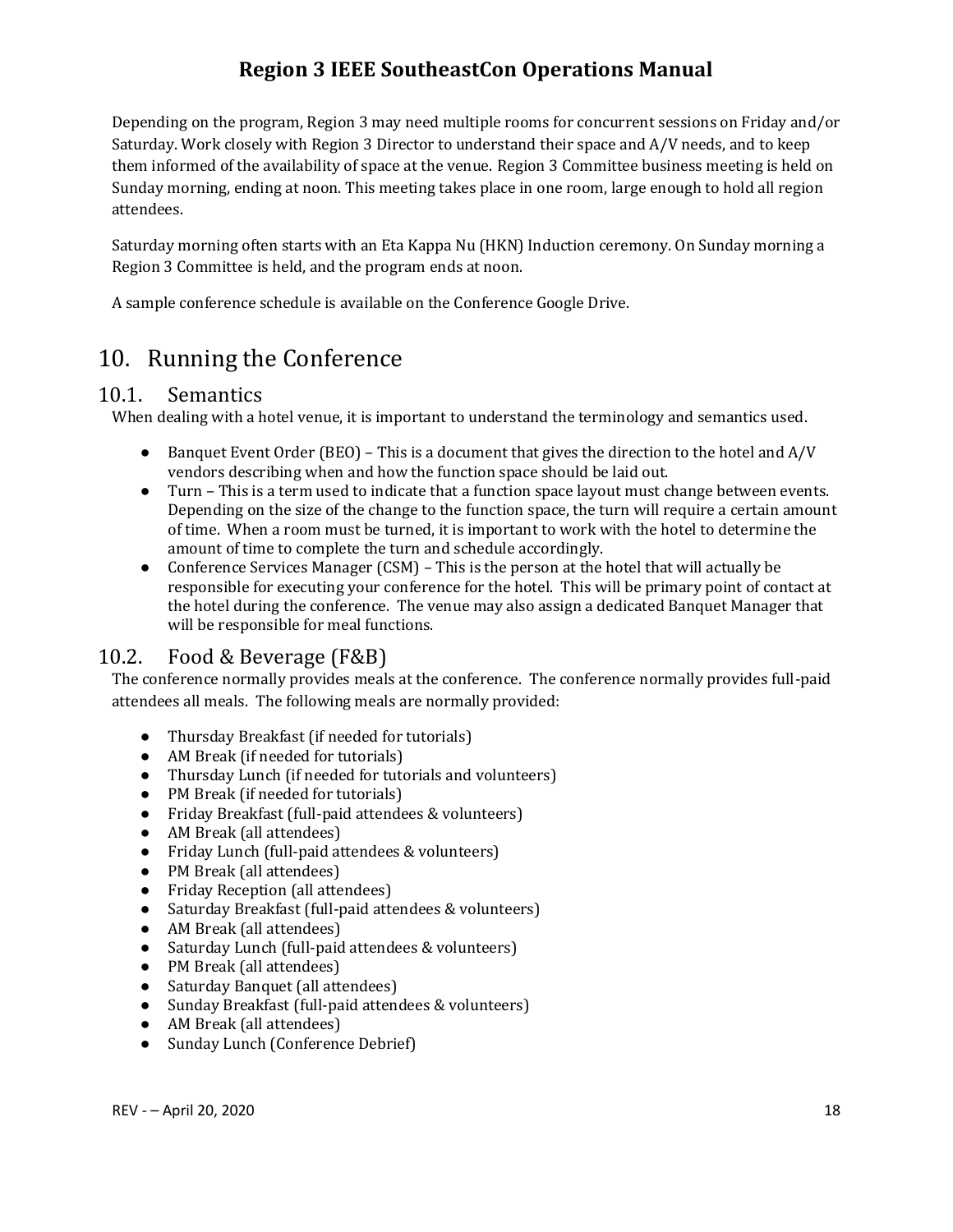It is recommended to host hot breakfast buffets. Depending on type of property under contract, breakfast may already be included. For lunch, it is usual to have either a deli buffet, box lunch, or soup/sandwich buffet. The Friday Reception is a heavy hors d'oeuvres buffet. The Saturday Banquet is a plated meal. Be mindful of special dietary needs and try to work with the facilities to accommodate special needs. It is recommended that the hosting conference committee coordinate the meal guarantees for each meal function with Region 3 Conference Committee for guidance based on prior knowledge and experience.

As students and life members are heavily subsidized, the conference cannot afford to give them all meals. Unless the conference receives contributions to offset the added costs for these members, it is recommended that you work out a cash lunch option for the students. In the past, the conference has provided a hot line with burgers, hot dogs, and other items at a reasonable cost.

### <span id="page-18-0"></span>10.3. Banquet

The conference banquet occurs on Saturday evening at SoutheastCon which includes formal sit-down dinner. As part of the banquet, Region 3 Awards are made to awardees selected by Region 3 Awards Committee. Hosting committee needs to coordinate banquet schedule with Region 3's Awards Committee Chair for agenda and publication of the banquet agenda. Additionally, during the banquet, SAC will present its awards for all the student competitions held at the conference. Since SoutheastCon 2008, final round of the student Hardware competition has also been held during the banquet ceremonies. Prior to the conclusion of the banquet, the hosting Committee for the subsequent SouthestCon will introduce the upcoming city and conference to the participants. Time and space needs to be allocated on the schedule to accommodate these activities.

### <span id="page-18-1"></span>10.4. Function Space

The conference normally requires exhibit space for the student program competitions, meeting rooms for region meetings, technical presentations, and tutorials, and banquet/reception hall $(s)$ . The following are minimum function space requirements:

- Total Conference Space:  $25,000$  ft<sup>2</sup> (2,325 m<sup>2</sup>)
- Largest Ballroom Size:  $10,000$  ft<sup>2</sup> (930 m<sup>2</sup>)
- Secondary Ballroom Size:  $7,500$  ft<sup>2</sup> (700 m<sup>2</sup>)
- Peak Breakout Rooms (w/Ballrooms all divided): 20

● Accommodations for MOVE truck access adjacent to venue for parking and training NOTE: The hardware competition space needs  $7,000 - 10,000$  ft<sup>2</sup> of dedicated space starting Noon Thursday for setup and open 8:00 Friday – 16:00 Saturday. MOVE Truck is 32' long x 10' wide x 13'4" high.

### <span id="page-18-2"></span>10.5. Registration

Region 3 Conference Committee will supply the logistics for operating the onsite registration. Region 3 Conference Committee will supply the following:

- Training for the Registration Team
- Badge Printers
- Badge Stock
- Ticket Stock
- Generic Printers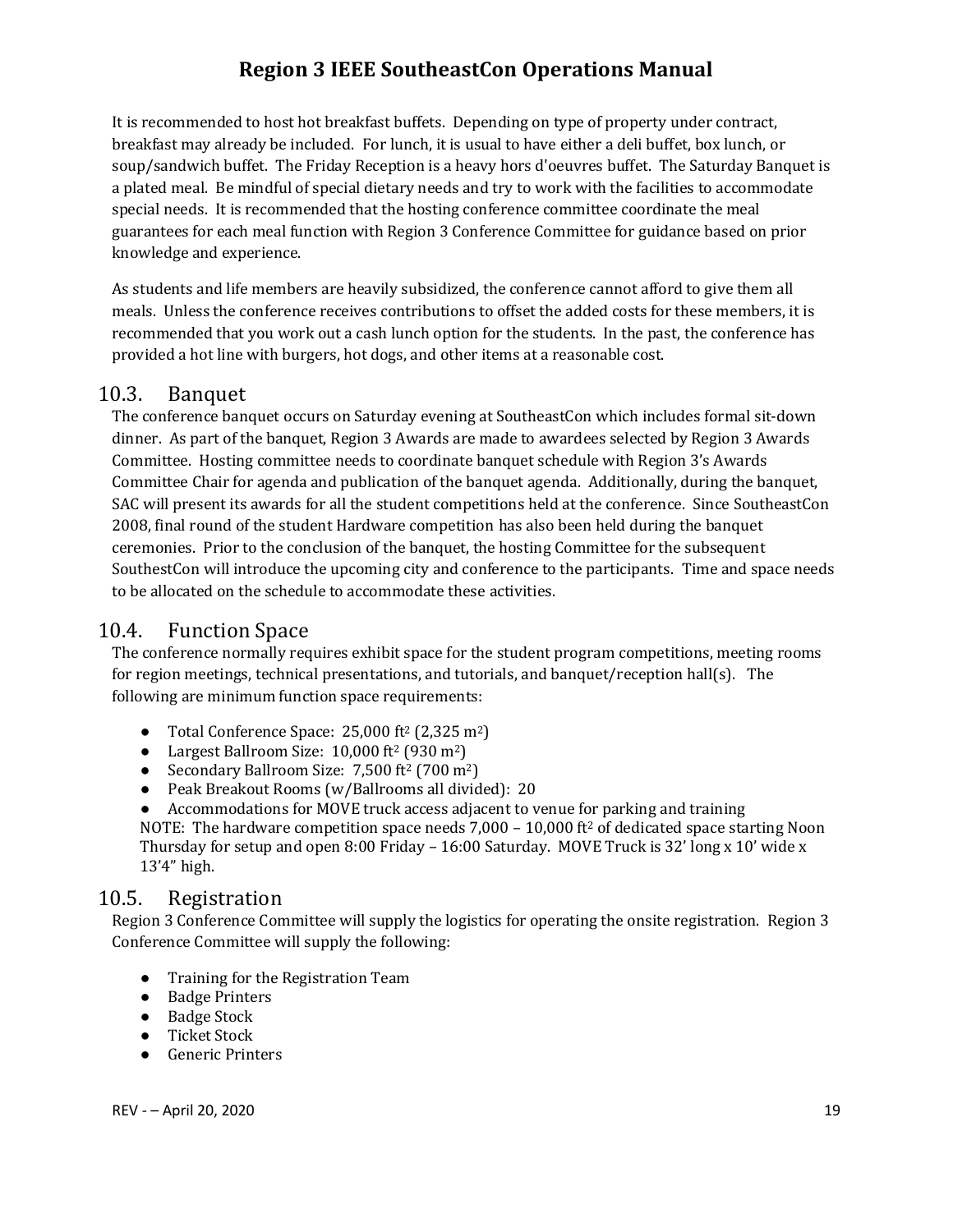### <span id="page-19-0"></span>10.6. Attendee Survey and Evaluation

It is always in the interest of the conference committee and the region to have information with respect to the conference and how it was conducted. One component of the conference that is not tracked appropriately, is the number of participants that obtained lodging at other places than the conference primary hotel. It is recommended that a survey be made available during the registration to collect information on attendees lodging location. Additionally, the conference committee is interested in obtaining feedback from the participants on the conduct of the conference such that, year-over-year, we can improve how the conference is hosted. It is recommended that a survey be sent out to all participants within a week after the conference. Some conference Apps allow the participants to provide feedback on the conference, including each session.

A sample survey is in the Conference Committee Google Drive.

### <span id="page-19-1"></span>10.7. Post-Conference Debrief

On the last day of the conference, the organizing committee needs to schedule a 2-hour debrief session that includes representation from the organizing committee, Region 3 Conference Committee, Region 3 Executive Committee, and representatives from the next years' committee to review and brief out on the status of the hosted conference. During this de-brief, the hosting committee should provide high level information on registrants, number of papers presented, and anticipated gross conference proceeds. This debrief is also intended to provide feedback and lessons learned to the representative of the next years' committee on what was successful and pitfalls to avoid.

A sample agenda is in the Conference Committee Google Drive.

### <span id="page-19-2"></span>10.8. Celebrate!

Once the conference is over and the conference committee has had a chance to de-compress, schedule a celebration event for all volunteers that assisted with organizing and executing the conference. All who participated and supported with conduct of the conference, including their spouses or significant others, need to celebrate the accomplishment of holding a successful conference by just networking and being recognized for their efforts. It is recommended that conference Chair(s) recognize key contributors during this event.

# <span id="page-19-3"></span>11. Closing the Conference

Remember that the conference is not done until all accepted papers have been submitted to IEEE Xplore and all financial transactions have been completed, vendors paid, and funds distributed accordingly. Please refer to Attachment 2 for a checklist that will assist you with the closeout activities.

### <span id="page-19-4"></span>11.1. Technical Papers

Within 30-days of the close of the conference, the technical committee needs to ensure that all submitted papers meet conference and IEEE Xplore guidelines as established at the onset of paper acceptance. The conference copyright and ISBN must appear on the first page of each paper. Additionally, the technical committee needs to review and make sure that all accepted authors were present, or had a proxy to present their paper at the conference. Once the attendance, presentation, and listing of presentations at the conference are verified, the technical committee will need to make sure that all papers have the appropriate assigned Electronic Copyright Form (eCF) from IEEE and that there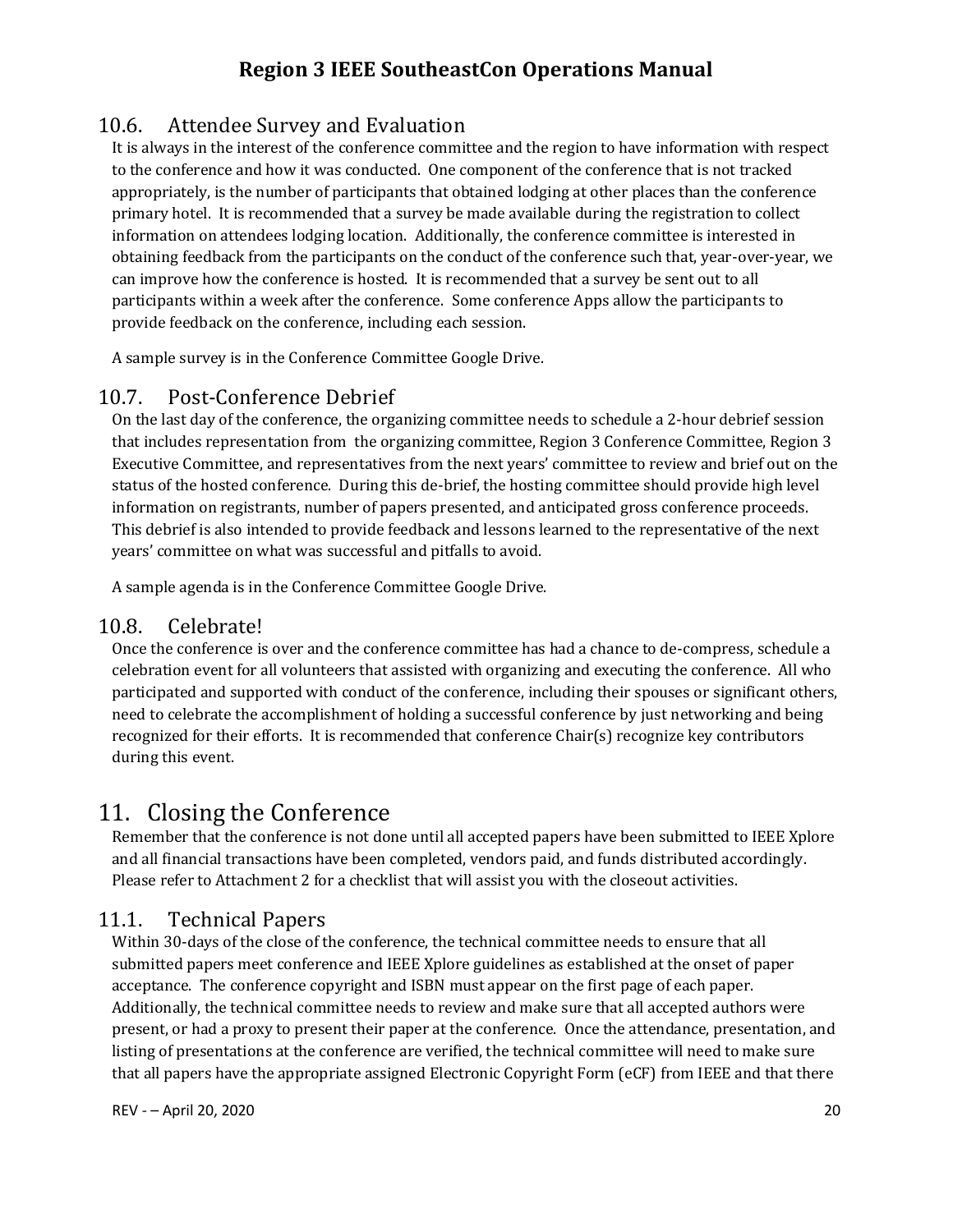are no duplications. eCFs should have been obtained during the papers submission process, but the technical committee needs to verify prior to request for submission and upload of the completed papers by the paper submission system (X-CD).

### <span id="page-20-0"></span>11.2. Financial Reporting

All IEEE sponsored and co-sponsored conferences are responsible for closing the conference financials within twelve months after the end of the conference. However, SoutheastCon recommends closing out the conference financials within **6-months**. The closeout includes the following activities:

- In NetSuite, enter all income and expenses
- Repay any advances and loans to the region and local hosting Section/Council
- Complete payment of all outstanding invoices
- Resolve any potential invoice disputes
- Submit schedule of tax payments (if applicable). This will include submission of 1099 forms. If your conference made payments to US citizens, or resident aliens, that would be classified as income. Do not include expense reimbursements.
- Review allocation of income and expenses according to correct conference Chart of Accounts (See Attachment 1)
- Complete the final financial report.
- Submit Certificate of Accuracy.
- Complete the audit, if required
- Distribute surplus funds and assets.
- Request closeout of conference concentration account and distribution of funds based on agreed upon MOU between Section/Council, Region, and any other entity.

IEEE officially closes the conference once all of the required information has been submitted.

### <span id="page-20-1"></span>11.3. Final Conference Report

At a minimum, the conference final report will need to be provided to IEEE MCE and the IEEE Region 3 Director as part of closeout. This will include a breakdown of conference revenue, conference expenditures, number of registrant by category, and other income such as contributions. This final report will need to be submitted with the financial closeout information.

### <span id="page-20-2"></span>11.4. Audit

Conference audits provide IEEE with an independent evaluation of conference finances. The audit ensures that conference income and expenses are monitored, and that the financial reports issued at the end of the conference are fair. Updated IEEE Conference Audit information can be found at [https://www.ieee.org/conferences/organizers/finance-audits.html.](https://www.ieee.org/conferences/organizers/finance-audits.html) 

It is recommended that all conference audits be performed by IEEE Auditors. This will include completing th[e Conference Audit Material Checklist \(PDF, 59 KB\)](https://www.ieee.org/content/dam/ieee-org/ieee/web/org/conferences/conference-audit-material-checklist.pdf) and submitting all required audit materials to IEEE Conference Business Operations. Be aware that conference audit will

When planning your conference budget, be sure to include an estimate for audit fees. The estimated fees for an audit by IEEE are:

| Total Budgeted Revenue or<br><b>Expense Fee (Before Loans)</b> | <b>Audit Fee</b> | <b>Audit Scope</b>                                              |
|----------------------------------------------------------------|------------------|-----------------------------------------------------------------|
| US \$0-\$99,999                                                | None             | A representative sampling of<br>10% of the conference financial |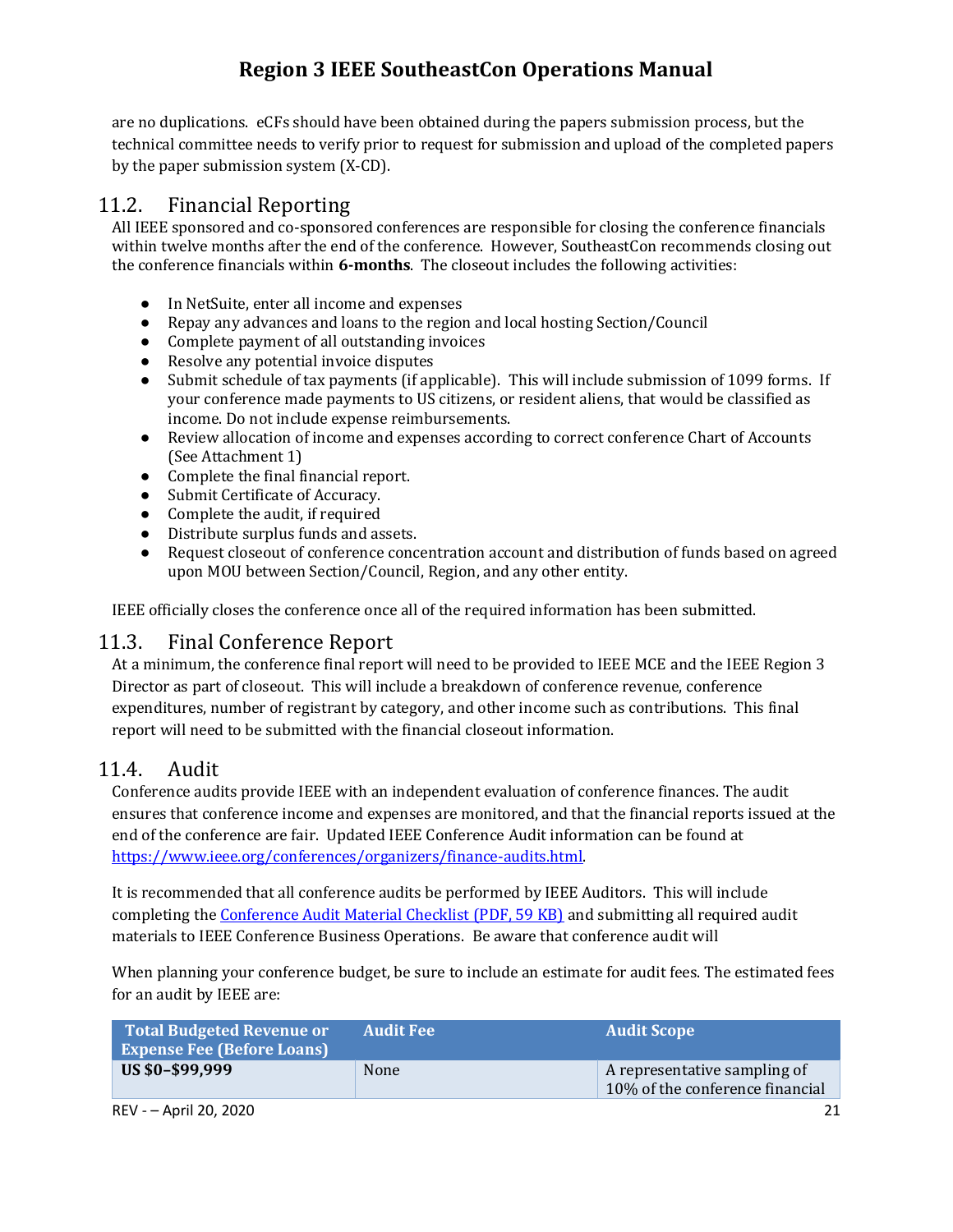|                   |                                                | data                   |
|-------------------|------------------------------------------------|------------------------|
| US \$100,000 & up | 0.6% of budgeted revenue or                    | 100% of the conference |
|                   | $^{\circ}$ expense, up to US\$6,000 $^{\circ}$ | financial data         |

### <span id="page-21-0"></span>11.5. Closing of Accounts

Close the conference bank accounts after all invoices are paid and any surplus distributed. IEEE requires proof that the bank account is closed. The proof you submit depends on the conference bank account type.

| <b>Type of Bank Account</b>  | <b>Proof that Bank Account is Closed</b>                                                           |
|------------------------------|----------------------------------------------------------------------------------------------------|
| <b>Concentration Banking</b> | Submit a completed copy of the Concentration<br><b>Banking Destroy Unused Checks form (PDF, 23</b> |
|                              | KB                                                                                                 |
| <b>Third-Party Manager</b>   | Email Conference Finance Services at                                                               |
|                              | conference-finance@ieee.org to determine                                                           |
|                              | appropriate proof of closure.                                                                      |

# <span id="page-21-1"></span>12. Normative Schedule

# <span id="page-21-2"></span>12.1. Conference Planning Schedule

Hosting of a conference also requires pre-planning and establishing necessary timelines. Conference planning should include a schedule of activities that assists conference organizers to host a successful conference. IEEE recommends the following planning schedule

[\(https://www.ieee.org/content/dam/ieee-](https://www.ieee.org/content/dam/ieee-org/ieee/web/org/conferences/high_level_conference_timeline.pdf)

[org/ieee/web/org/conferences/high\\_level\\_conference\\_timeline.pdf\)](https://www.ieee.org/content/dam/ieee-org/ieee/web/org/conferences/high_level_conference_timeline.pdf):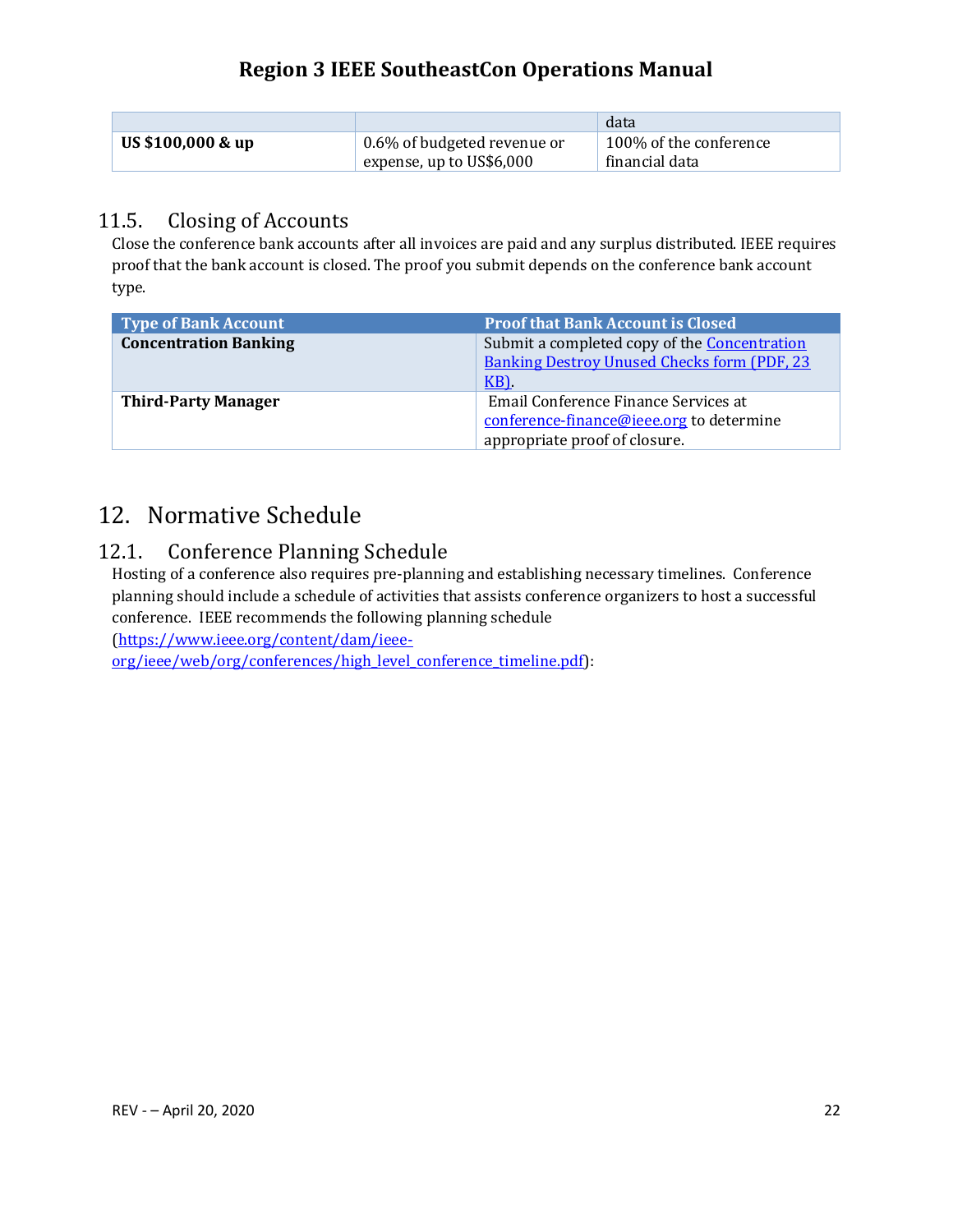|                                                                                                                                           |                           |                                                                                                                                                        |                                                                                                                                                                      |                                                                                                                                                        |                                                                                                                                                                        |                                                                                                                         |                                                                                                                                                                                     |                                                                                                 | <b>CONFERENCE TIMELINE - GUIDELINES</b>                                                                          |                                                                                                                                            |                                                                                                              |                                                                                                                       |                                                                                                        |                                                                                                                                                                                                                                                                                      |                                                                                                       |                                                                                                 |                                               |                                                                                                                 |                                                                                                     |                          |
|-------------------------------------------------------------------------------------------------------------------------------------------|---------------------------|--------------------------------------------------------------------------------------------------------------------------------------------------------|----------------------------------------------------------------------------------------------------------------------------------------------------------------------|--------------------------------------------------------------------------------------------------------------------------------------------------------|------------------------------------------------------------------------------------------------------------------------------------------------------------------------|-------------------------------------------------------------------------------------------------------------------------|-------------------------------------------------------------------------------------------------------------------------------------------------------------------------------------|-------------------------------------------------------------------------------------------------|------------------------------------------------------------------------------------------------------------------|--------------------------------------------------------------------------------------------------------------------------------------------|--------------------------------------------------------------------------------------------------------------|-----------------------------------------------------------------------------------------------------------------------|--------------------------------------------------------------------------------------------------------|--------------------------------------------------------------------------------------------------------------------------------------------------------------------------------------------------------------------------------------------------------------------------------------|-------------------------------------------------------------------------------------------------------|-------------------------------------------------------------------------------------------------|-----------------------------------------------|-----------------------------------------------------------------------------------------------------------------|-----------------------------------------------------------------------------------------------------|--------------------------|
|                                                                                                                                           |                           |                                                                                                                                                        |                                                                                                                                                                      |                                                                                                                                                        |                                                                                                                                                                        |                                                                                                                         | <b>PRE-CONFERENCE</b>                                                                                                                                                               |                                                                                                 |                                                                                                                  |                                                                                                                                            |                                                                                                              |                                                                                                                       |                                                                                                        |                                                                                                                                                                                                                                                                                      |                                                                                                       |                                                                                                 |                                               | POST - COMFITMENT                                                                                               |                                                                                                     |                          |
| <b>START</b>                                                                                                                              | 244<br>MONTHS             |                                                                                                                                                        | 24 - 18 MONTHS                                                                                                                                                       | 18:15<br>MONTHS                                                                                                                                        |                                                                                                                                                                        | 15-12 MONTHS                                                                                                            | 12.19<br><b>MONTHS</b>                                                                                                                                                              | $-1$<br><b>MONTHS</b>                                                                           | $8 - 4$<br><b>MONTHS</b>                                                                                         | 413<br><b>MONTHS</b>                                                                                                                       | 2 NICENTHS                                                                                                   | $8 - 4$<br>WEEKS                                                                                                      | 2 DAYS                                                                                                 | <b>HOLD</b><br><b>CONFERENCE</b>                                                                                                                                                                                                                                                     | <b>Library</b>                                                                                        |                                                                                                 | <b><i>AMERICA I METRICI</i></b>               | <b>MALINTYPE</b>                                                                                                | по<br><b>MONTHS</b>                                                                                 | sun a<br><b>MOONT IT</b> |
| <b>Superior Li</b><br>renty har<br>www.kip<br><b>Busit</b><br><b>25 auch unter</b><br>TIT ambat<br>ran.itti<br><b>Paintered</b><br>MELCAT | <b>Hisrik</b><br>Announce | <b><i><u>Ang-hiers pour</u></i></b><br>ristéhricos<br><b>Jacket</b><br>Divisioning<br><b>Application</b><br><b>AMERICANS</b><br><b>MOU</b>             | Union 1973<br><b>Inche shass</b><br><b>Billie stripped mode</b><br>School.                                                                                           | <b>Bookly</b><br>sensing a car property<br>plan masked to<br>ananabulo and<br><b>Jordenson</b><br>avenue                                               | <b>United pages</b><br><b>MAXIMATA'S</b><br>project of<br><b>March 6 Street</b><br>laster.                                                                             | desados<br><b>NICROSCAF</b><br>proprietti<br>essitist<br><b>MAN</b><br>AUDIOISSANT<br>promotive and<br><b>Kouldinas</b> | <b><i><u>Sidewald</u>i</i></b><br>the paper.<br>silonism.<br><b>Industrial Anti-</b><br><b>Walnuted</b><br>primately.<br><b>Flashinder</b>                                          | <b>Reveal</b><br><b>ATTEN</b><br>Infour pesspon<br>If INVESTIGAT                                | <b>Class planning against</b><br><b>Index proses</b><br><b>WARNTHOTING</b><br>pringing and<br><b>INFORMATION</b> | 584803.694<br>printerings.<br>amakuttaan<br><b>INVOLV</b><br><b>Bawir Sir</b><br><b><i><u>STARTED BARRAS</u></i></b>                       | <b>Bankers Frank</b><br>Modi with hone<br><b>GARD</b><br>diamiese<br>cars controllers.                       | <b>Ingelbau Fox</b><br>erti naimiran                                                                                  | DATION<br>este basis i<br>self-sertal                                                                  | <b>DOM:</b><br><b>Barness</b>                                                                                                                                                                                                                                                        |                                                                                                       | <b>Sale at Conference Presentings Towers</b><br>(Tylers) (2) and release tools equations (2) at |                                               | <b>DE ANGELIA</b><br><b>AUGUST</b>                                                                              | <b>REACHA CALL</b><br><b>Mark Ro. 3 Friday</b><br>FEED M.<br><b>Build required</b><br>De vidas dis- |                          |
|                                                                                                                                           |                           | <b>Laws</b><br><b>Incidental</b><br>immultipe fot<br>and what<br><b>National Property</b><br><b>Ancionhareas a</b><br>Sceneri,<br><b>Clark service</b> | <b>Justavi</b><br>Explorat<br>Publicator<br><b>Auto</b><br><b>Biometer</b> (with a<br>٠<br><b>All qualified</b><br><b>ADAL H</b><br>public streng week<br><b>ART</b> | <b>Ter II And Jan II Tod</b><br>programs for a program<br>sibility - Houston need<br>and double.<br>adda.sr<br>perspared.<br>Fugation                  | Transferência<br>LE for Papirs<br>WHAT                                                                                                                                 | Spites<br><b>Isaberring</b><br><b>WEBSITER</b><br><b>CALLA</b> Tel & Johns<br>TIP od harrowing                          | 19881<br>prehistory<br>Documbus<br>1102 Ohio co.<br><b>Instantial Busi</b><br>minition wing<br>0.5493                                                                               | be two 800<br>Signall<br><b>War laster linked</b><br>and lasked<br>service.<br><b>Pagebrake</b> | <b>COSTANDIAN</b><br>charm propint<br>all Leet fores sat<br>$+0.01$                                              | <b>Delay packet cars</b><br>plant autors<br><b>SOAPATE</b><br>art/er.<br>per la sarany (dram                                               | they lead<br>anano.<br>Freeholvs.<br>publicity.<br>ad equivole<br>newter                                     | direkia krozly<br>askullio al Annio Int<br>stanlingbrief right<br><b>Heler navigir</b><br>aid kenight for<br>antikers | Service:<br><b>Highly@der</b><br>pes, salán<br>rents.<br>el bendalen.<br><b>Bank R.</b><br>office case | Margaret 19<br><b>Bungai</b>                                                                                                                                                                                                                                                         | Exterior<br><b>Auridad</b><br><b>Indiana</b><br><b>Boll Javide</b><br>and buying<br><b>Busine Mid</b> | Engineering<br>Harry P<br><b>RASH FROM</b><br><b>FRANKEL JOE</b><br>Automobile dealer           | Home.<br>ordination.<br>batt.                 | <b>Glass</b><br><i>inspector</i><br><b>AAN AVANT</b><br><b>Johnet actual st</b><br><b>MONARCHIVER</b>           | <b><i>DOMESTIC</i></b><br>and budgeton<br>barative se-<br><b>AMARINE</b><br><b>Highlight</b>        |                          |
|                                                                                                                                           |                           | New City<br>douband<br><b>USHFEN</b><br>protessence<br>F allocated<br>cover but in<br>moved                                                            | Wagness Ltd.<br><b>EN CRILINAT MORE</b><br><b><i>CONTRACTOR</i></b><br>poye<br>and condition<br><b><i>Info. experient</i></b><br>34,992                              | <b>MARINE DIRECT</b><br>to smountered<br>WriteHott,<br>Collegebra (efecte)<br><b>Instrument (et)</b><br><b>Industry St</b><br>lays at<br>and presentar | 100822-009<br>attracted first<br><b><i>US LOS BOTAS</i></b><br>ptormient<br>goot as the<br>contents<br>sellate:                                                        | <b>Marini public</b><br><b>Enlementos</b><br>HATL.<br>perentian bi<br><b>Read Lind</b><br><b>preinter</b>               | <b>Futurishing</b><br>htgiddination<br><b>JRODAYS GRAD</b><br><b>HOLLAN</b><br><b><i><u>Institute</u></i></b><br>sander:<br>il Fleebant<br><b>Civil testulary</b><br>(A)) introduce | Guid<br>realships and                                                                           | <b>SHOPPED</b><br>miterium<br><b>Labelai</b><br>mit #<br><b>Japanese</b><br>f applicable                         | letrate naukk<br><b>Hand Lines</b><br><b>Earth and</b><br>more littak                                                                      | <b>Standing print</b><br><b>National Automobile</b><br>job harmlook and The Europeanet<br>details:<br>tends. | <b>Subsidies</b><br><b><i><u>Inden forester</u></i></b>                                                               |                                                                                                        | <b>Hook of Taylor</b><br><b>Stresser</b>                                                                                                                                                                                                                                             |                                                                                                       |                                                                                                 |                                               |                                                                                                                 | button (that document paint with threshoem)<br>of Accoming                                          |                          |
|                                                                                                                                           |                           | <b>Randall</b> Late<br>programma in<br>project (ii) pod<br>imintensité<br>claryháriat<br><b>Ware 601</b>                                               | <b>INFORMATION</b><br><b>HONGHAIN</b><br><b>Exhibition</b>                                                                                                           | Angle for geneti<br>Tel: refferance Apr<br><b>SUBBLICK</b>                                                                                             | <b>Juliett</b><br><b>Josefan wins Jan</b><br><b>Insiget with</b><br>which<br>993 DE<br><b>November</b><br>$39 -$<br>Indianates<br>mine                                 | <b>Franklin</b><br><b><i><u><i><u>AMBRIDGER</u></i></u></i></b><br><b>Bald</b><br>my moklich                            |                                                                                                                                                                                     |                                                                                                 |                                                                                                                  | <b>Chase les cont</b><br><b>JAVANIA Str</b><br>plan a bon of<br><b>Joseph Wright</b><br>aideann a<br>sector of<br>disclosed<br><b>Stud</b> | <b>Geralis scenare</b><br>(Well a ghock).<br><b>Norther's Avenue</b><br>preposi-<br><b>Koriki zaspilan</b> o | 1842 1910<br>printed with 14<br>paintings on this                                                                     |                                                                                                        | <b>AMP</b><br><b><i><u>SA Engineera</u></i></b><br><b>Street of Money</b>                                                                                                                                                                                                            |                                                                                                       |                                                                                                 | <b>Submit</b><br>· Paul:<br>dogwenn<br>firms! |                                                                                                                 |                                                                                                     |                          |
|                                                                                                                                           |                           | diams:<br>an Astron<br><b><i>MOETHERS</i></b><br><b><i>STREET</i></b><br>Fixebuller                                                                    | IN CARLES<br>and specifical<br>money, it<br>1ap/indels                                                                                                               |                                                                                                                                                        | <b>Juleen</b><br>Prima Ballet up<br><b>Brookers</b><br><b>DAKO</b><br>Drawbyton<br>Griffurrand<br>Confirm of<br><b><i>URSANY</i></b><br><b>Dokum</b><br><b>AMERICE</b> | <b>Inches</b><br><b>MARINE</b><br><b>UNIVERN SIL</b>                                                                    |                                                                                                                                                                                     |                                                                                                 |                                                                                                                  |                                                                                                                                            |                                                                                                              |                                                                                                                       |                                                                                                        |                                                                                                                                                                                                                                                                                      |                                                                                                       |                                                                                                 |                                               |                                                                                                                 |                                                                                                     |                          |
|                                                                                                                                           |                           |                                                                                                                                                        |                                                                                                                                                                      |                                                                                                                                                        |                                                                                                                                                                        |                                                                                                                         |                                                                                                                                                                                     |                                                                                                 | <b>Resure on this projection for FOW ER, I has some</b>                                                          |                                                                                                                                            |                                                                                                              |                                                                                                                       |                                                                                                        | system, the used that condensing American Dubbelt the used their Condension Bustuarity Approaches AMT of each collected you for an inset purpose of<br>ANY & 2002 Chinkab of Agencies (No post than known Sikh of each post-for of potentials must in the statulars calculate post). |                                                                                                       |                                                                                                 |                                               |                                                                                                                 |                                                                                                     |                          |
|                                                                                                                                           |                           |                                                                                                                                                        |                                                                                                                                                                      |                                                                                                                                                        |                                                                                                                                                                        |                                                                                                                         |                                                                                                                                                                                     |                                                                                                 |                                                                                                                  |                                                                                                                                            | WASHINGTON AND THE STORY WAS STRUCKLY                                                                        |                                                                                                                       |                                                                                                        | tested amount sport or foreign look proceeds to AVI Tex legal. The term state supports for it pays for all pop-more mode to the periodics colorate year.)                                                                                                                            |                                                                                                       |                                                                                                 |                                               |                                                                                                                 |                                                                                                     |                          |
|                                                                                                                                           |                           |                                                                                                                                                        |                                                                                                                                                                      | WITE You knowled in themelos and for planning purposes only. Each contented                                                                            | Permanent 1<br>$-40.96$<br>askia<br>акодиску<br>at material place<br>1 mail color A.A.<br>Replicable                                                                   | George and<br><b>Liter Tool Finds</b><br><b>Painting came</b><br>retire in Made                                         |                                                                                                                                                                                     |                                                                                                 | <b>IEEE MEETINGS, Q</b><br><b>CONFERENCES CEVENTS</b>                                                            | powered by                                                                                                                                 |                                                                                                              |                                                                                                                       |                                                                                                        |                                                                                                                                                                                                                                                                                      |                                                                                                       |                                                                                                 |                                               | <b>Hollado</b><br>,,,,,,,,,<br><b><i><u>PERMITTEN COMPANY</u></i></b><br><b><i><u>PERSONAL PROPERTY</u></i></b> |                                                                                                     |                          |
|                                                                                                                                           |                           |                                                                                                                                                        |                                                                                                                                                                      |                                                                                                                                                        |                                                                                                                                                                        |                                                                                                                         | PRE - CONFERENCE                                                                                                                                                                    |                                                                                                 |                                                                                                                  |                                                                                                                                            |                                                                                                              |                                                                                                                       |                                                                                                        |                                                                                                                                                                                                                                                                                      |                                                                                                       |                                                                                                 |                                               | <b>POST - CONFERENCE</b>                                                                                        |                                                                                                     |                          |

### <span id="page-22-0"></span>12.2. SoutheastCon Planning Schedule

This section gives you a high-level schedule of events related to SoutheastCon.

### **4 Years Prior to Conference**

### **First Half**

● OUs inform Region 3 of interest in hosting

### **Fourth Quarter**

- Region 3 selects at least 3 locations to host
- Region 3 submits Requests for Proposals (RFP) to venues capable of hosting the conference

### **3 Years Prior to Conference**

#### **First Quarter**

- Region 3 Conference Committee reviews proposals received from venues
- Region 3 Conference Committee selects proposal to be presented as motion at Region 3 Committee meeting at SoutheastCon
- Region 3 Committee reviews and selects proposal for host site
- Start Hardware competition rule development

### **Second Quarter**

● Region 3 informs host site and OU of selection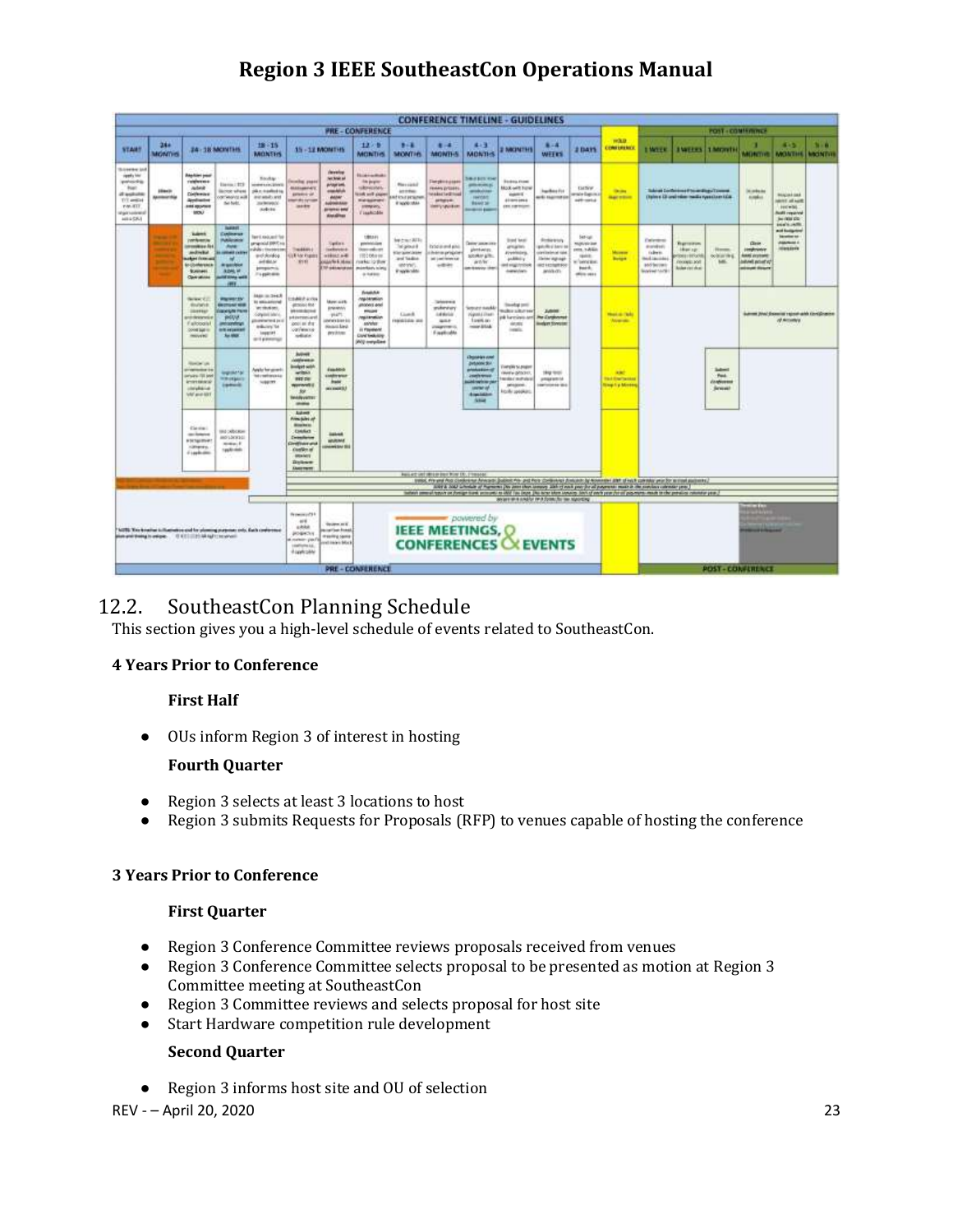- Region 3 submits conference application to IEEE
- Region 3 starts venue contract negotiations
- Conference application approved by Region 3 and OU
- Region 3 submits negotiated contracts to IEEE corporate

#### **Third Quarter**

- Venue contracts approved by IEEE
- Venue contracts signed

#### **2 Years Prior to Conference**

#### **First Quarter**

- Obtain insurance coverage
- Develop conference theme and conference marketing plan
- Develop contributor categories and engagement plan
- Work with local Conventions and Visitor's Bureau for promotion of conference and participation in prior year's SoutheastCon
- Obtain conference concentration account
- Apply and receive Seed money from Region 3 and host Section/Council

#### **Second Quarter**

- Prepare a budget
- Review TAG listing
- Submit budget for SoutheastCon
- Start development of conference website
- Start development of technical Call for Papers

#### **Third Quarter**

- Begin planning for Exhibits
- Plan and send a crew to prior year SoutheastCon

#### **Fourth Quarter**

- Send Hardware Competition rules to Region 3 Conference Committee for review and approval
- Complete Hardware Competition rules for presentation at prior year's SoutheastCon
- Complete Call for Papers
- Update and prepare conference website for release
- Plan and send a crew to prior year SoutheastCon

#### **1 Year Prior to Conference**

#### **First Quarter**

- Attend SoutheastCon
- Release conference website
- Release Call for Papers
- Obtain technical paper reviewers

#### **Second Quarter**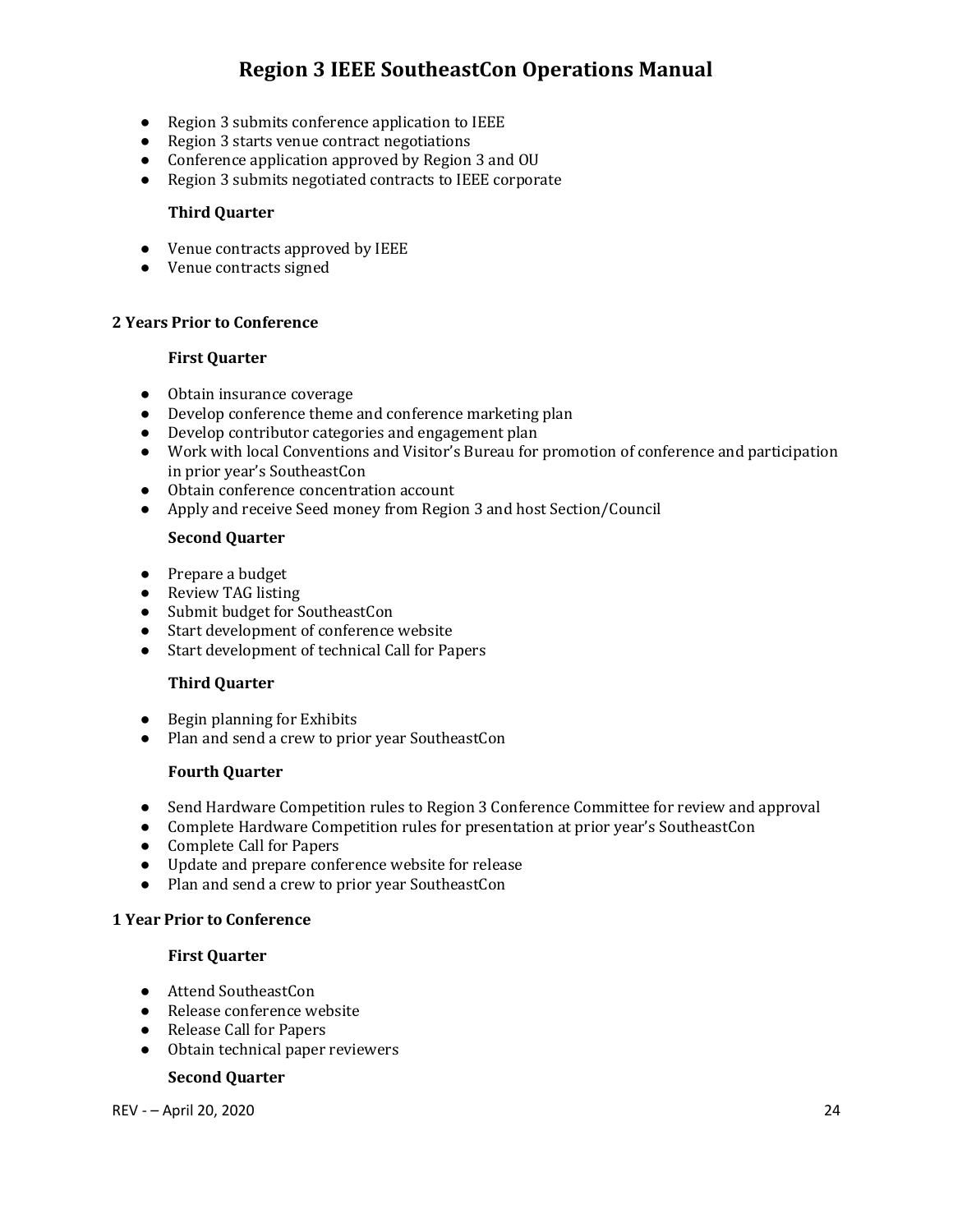- Send final Call for Papers
- Update and announce final Hardware Competition rules

#### **Third Quarter**

- Send out Paper Acceptance/Regrets/Author Kits
- Review and resubmit updated budget to IEEE HQ
- Initiate conference layout planning
- Work with Region 3 Director and Region 3 Awards Committee on schedule of activities for Region 3 meetings
- Work with conference hotels for room pick-up lists

### **Fourth Quarter**

- Review registrations and deadlines for early registrations
- Develop conference program
- Develop technical Paper Presentation schedule
- Review conference risks and emergency management
- Update and submit budget to IEEE HQ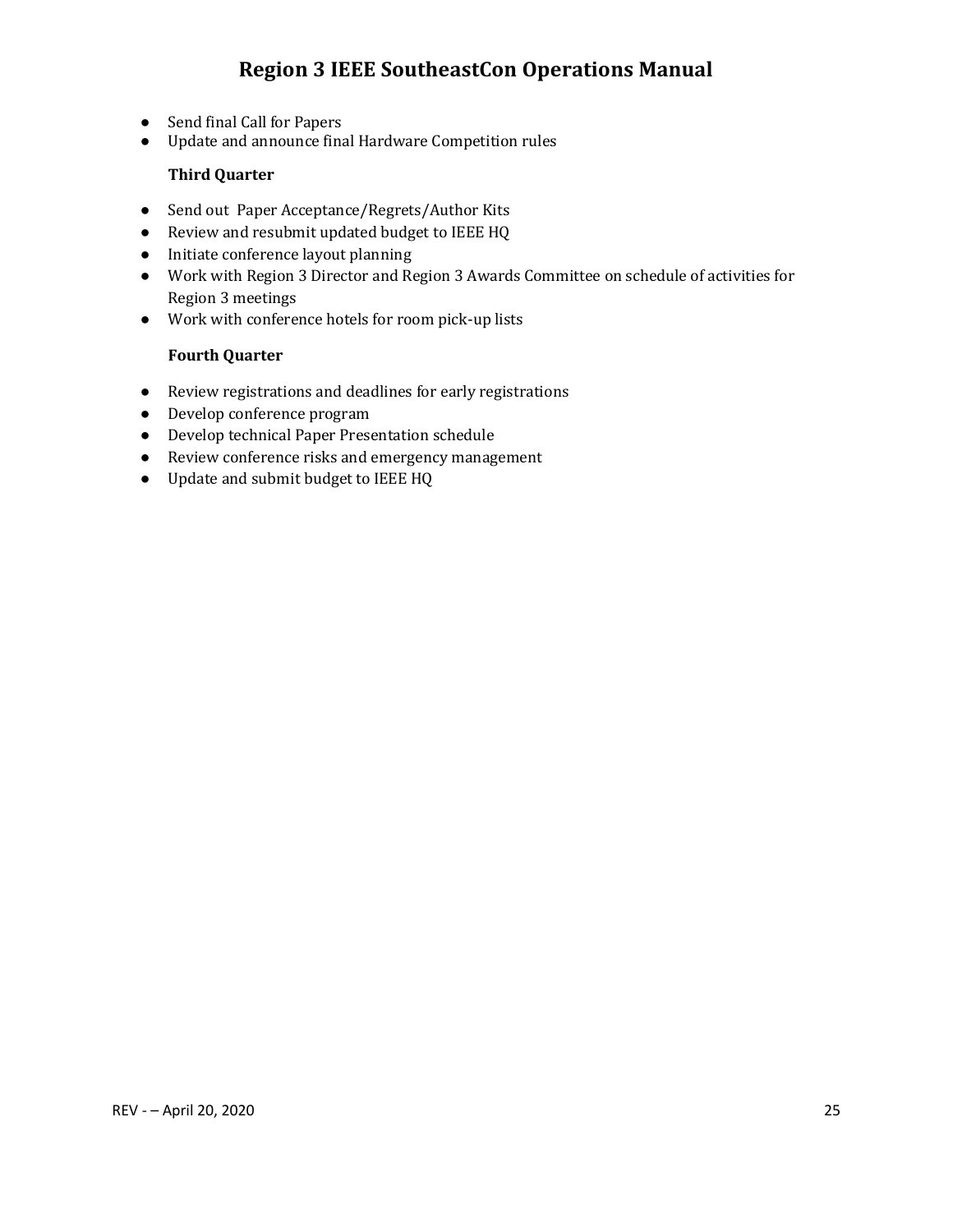### **ATTACHMENT 1 – Conference Chart of Account**

|       | <b>Account</b> Account Description                                                             | <b>Internal</b> | <b>Type</b> |
|-------|------------------------------------------------------------------------------------------------|-----------------|-------------|
| $\#$  |                                                                                                | ID              |             |
| 30000 | <b>Conference Registration Fees</b>                                                            | 3983            | Income      |
| 30100 | <b>Conference Registration Fees: IEEE Member Registration</b>                                  | 3984            | Income      |
| 30110 | Conference Registration Fees : IEEE Member Registration :                                      | 3991            | Income      |
|       | Advance IEEE Member Reg.                                                                       |                 |             |
| 30150 | Conference Registration Fees : IEEE Member Registration : At<br>Conference IEEE Member Reg.    | 3992            | Income      |
| 30200 | Conference Registration Fees: Nonmember Registration                                           | 3985            | Income      |
| 30210 | Conference Registration Fees: Nonmember Registration: Advance                                  | 3993            | Income      |
|       | Nonmember Reg.                                                                                 |                 |             |
| 30250 | Conference Registration Fees: Nonmember Registration: At                                       | 3994            | Income      |
|       | Conference Nonmember Reg.                                                                      |                 |             |
| 30300 | Conference Registration Fees: Other Discounted Registration                                    | 3986            | Income      |
| 30310 | Conference Registration Fees : Other Discounted Registration :                                 | 3995            | Income      |
|       | Advance Other Discounted Reg.                                                                  |                 |             |
| 30350 | Conference Registration Fees: Other Discounted Registration: At                                | 3996            | Income      |
|       | Conference Other Discounted Reg.                                                               |                 |             |
| 30500 | Conference Registration Fees : Student Member Registration                                     | 3987            | Income      |
| 30510 | Conference Registration Fees : Student Member Registration :<br>Advance Student Member Reg.    | 3997            | Income      |
| 30550 | Conference Registration Fees: Student Member Registration: At                                  | 3998            | Income      |
|       | Conference Student Member Reg.                                                                 |                 |             |
| 30600 | Conference Registration Fees: Student Nonmember Registration                                   | 3988            | Income      |
| 30610 | Conference Registration Fees : Student Nonmember Registration :                                | 3999            | Income      |
|       | Advance Student Nonmember Reg.                                                                 |                 |             |
| 30650 | Conference Registration Fees : Student Nonmember Registration :                                | 4000            | Income      |
|       | At Conference Student Nonmember Reg.                                                           |                 |             |
| 30700 | Conference Registration Fees : Society Member Registration                                     | 3989            | Income      |
| 30710 | Conference Registration Fees : Society Member Registration :                                   | 4001            | Income      |
| 30750 | Advance Society Member Reg.<br>Conference Registration Fees : Society Member Registration : At | 4002            | Income      |
|       | <b>Conference Society Member Reg.</b>                                                          |                 |             |
| 30799 | Conference Registration Fees: Society Member Registration: SSCS                                | 5412            | Income      |
|       | Member Credit                                                                                  |                 |             |
| 30800 | Conference Registration Fees : Life Member Registration                                        | 3990            | Income      |
| 30810 | Conference Registration Fees : Life Member Registration : Advance                              | 4003            | Income      |
|       | Life Member Reg.                                                                               |                 |             |
| 30850 | Conference Registration Fees : Life Member Registration : At                                   | 4004            | Income      |
|       | Conference Life Member Reg.                                                                    |                 |             |
| 30900 | Conference Registration Fees : Registration Revenue - In-Kind                                  | 6295            | Income      |
| 30999 | Conference Registration Fees: Registrations - Other                                            | 6226            | Income      |
| 31000 | Miniconferences/Symposiums                                                                     | 4005            | Income      |
| 31100 | Miniconferences/Symposiums: Miniconferences/Symposiums                                         | 4006            | Income      |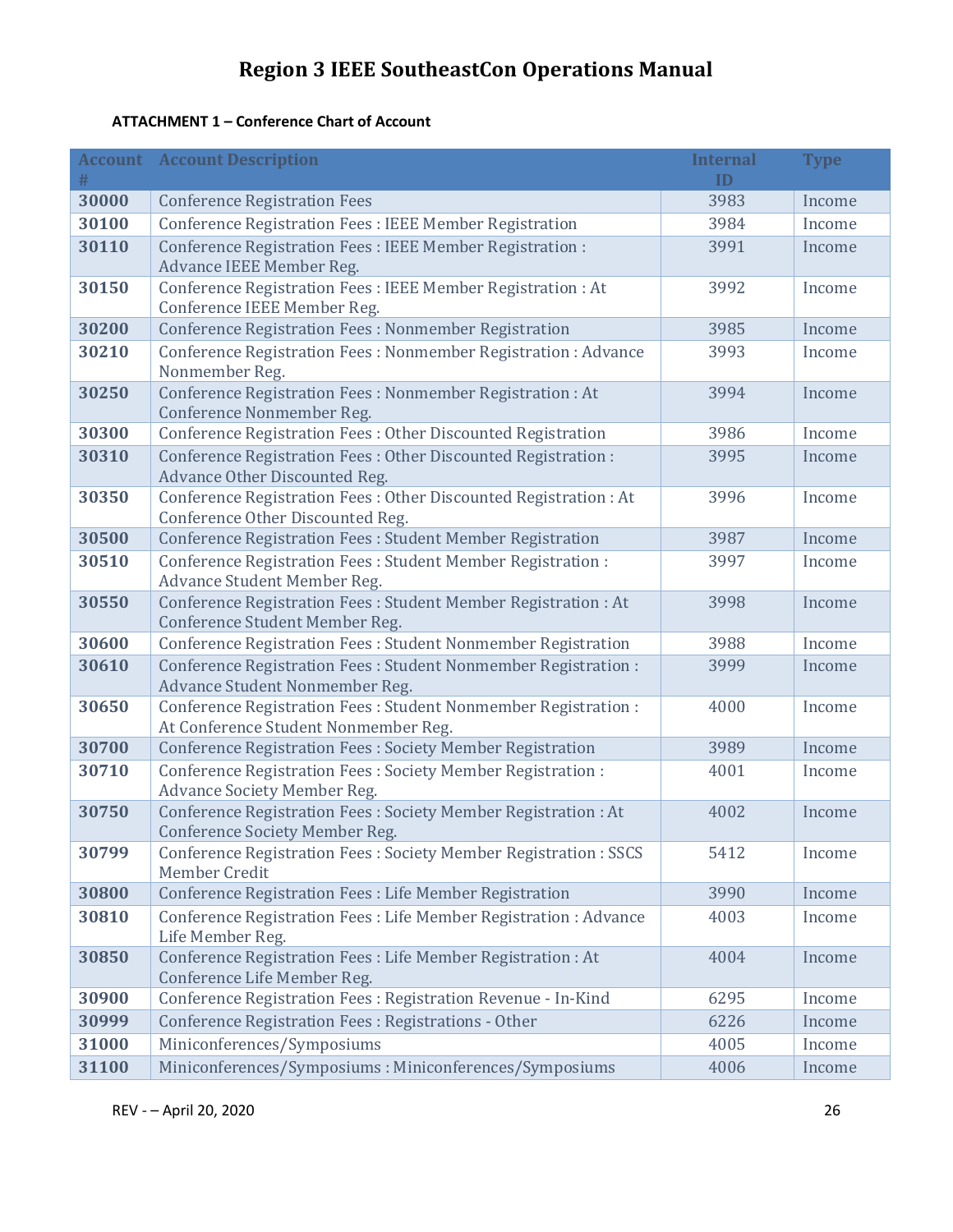| 32000 | <b>Tutorial Fees</b>                                          | 4007 | Income  |
|-------|---------------------------------------------------------------|------|---------|
| 32100 | <b>Tutorial Fees: Tutorial Fees</b>                           | 4008 | Income  |
| 33000 | <b>Conf Publication Sales</b>                                 | 4009 | Income  |
| 33010 | <b>Conf Publication Sales: Paper, Members</b>                 | 4010 | Income  |
| 33020 | <b>Conf Publication Sales: Paper, Non Members</b>             | 4011 | Income  |
| 33030 | <b>Conf Publication Sales: Other Media Types</b>              | 5413 | Income  |
| 33040 | Conf Publication Sales : Conf Publication Sales - In-Kind     | 6297 | Income  |
| 34000 | Exhibits                                                      | 4012 | Income  |
| 34100 | Exhibits : Exhibits                                           | 4013 | Income  |
| 34110 | Exhibits : Exhibit Booth Revenue, In-Kind                     | 5970 | Income  |
| 35000 | Corporate Support                                             | 4014 | Income  |
| 35010 | <b>Corporate Support: Patron Support</b>                      | 4015 | Income  |
| 35011 | Corporate Support : Patron Support : Patron Support - In-Kind | 6294 | Income  |
| 35020 | <b>Corporate Support: Advertising</b>                         | 4016 | Income  |
| 36000 | Corporate Support : Grants, Donation                          | 4017 | Income  |
| 37000 | <b>Social Event</b>                                           | 4018 | Income  |
| 37010 | Social Event: Banquet                                         | 4019 | Income  |
| 37030 | <b>Social Event: Other Events</b>                             | 4020 | Income  |
| 38000 | Value Added Tax Reclaimed                                     | 4021 | Income  |
| 38100 | Value Added Tax Reclaimed : Value Added Tax Reclaimed         | 4022 | Income  |
| 39000 | Miscellaneous Revenue                                         | 4023 | Income  |
| 39100 | Miscellaneous Revenue : Bank Interest                         | 4024 | Income  |
| 39200 | Miscellaneous Revenue : Miscellaneous Revenue                 | 4025 | Income  |
| 40000 | <b>Management Services</b>                                    | 4026 | Expense |
| 40010 | Management Services : IEEE MCM                                | 4027 | Expense |
| 40020 | Management Services : External Management Services            | 4028 | Expense |
| 40500 | <b>Registration Expense</b>                                   | 4029 | Expense |
| 40510 | Registration Expense : Registration Expense                   | 4030 | Expense |
| 41000 | Promotion                                                     | 4031 | Expense |
| 41010 | Promotion: Announcement                                       | 4032 | Expense |
| 41020 | <b>Promotion: First Call For Papers</b>                       | 4033 | Expense |
| 41030 | <b>Promotion: Call For Papers</b>                             | 4034 | Expense |
| 41040 | <b>Promotion: Advance Program</b>                             | 4035 | Expense |
| 41050 | <b>Promotion: Final Program</b>                               | 4036 | Expense |
| 41060 | <b>Promotion: Advertisements</b>                              | 4037 | Expense |
| 41061 | Promotion: Advertisements: Publication Advertising, In-Kind   | 5971 | Expense |
| 41070 | <b>Promotion: Promotional Items</b>                           | 5414 | Expense |
| 41080 | <b>Promotion: Giveaways</b>                                   | 6770 | Expense |
| 41090 | Promotion : Attendee Gifts                                    | 6771 | Expense |
| 41499 | <b>Promotion: Other Promotion Expense</b>                     | 4039 | Expense |
| 41500 | Exhibit/Vendor                                                | 4040 | Expense |
| 41510 | Exhibit/Vendor: Vendor Program                                | 4041 | Expense |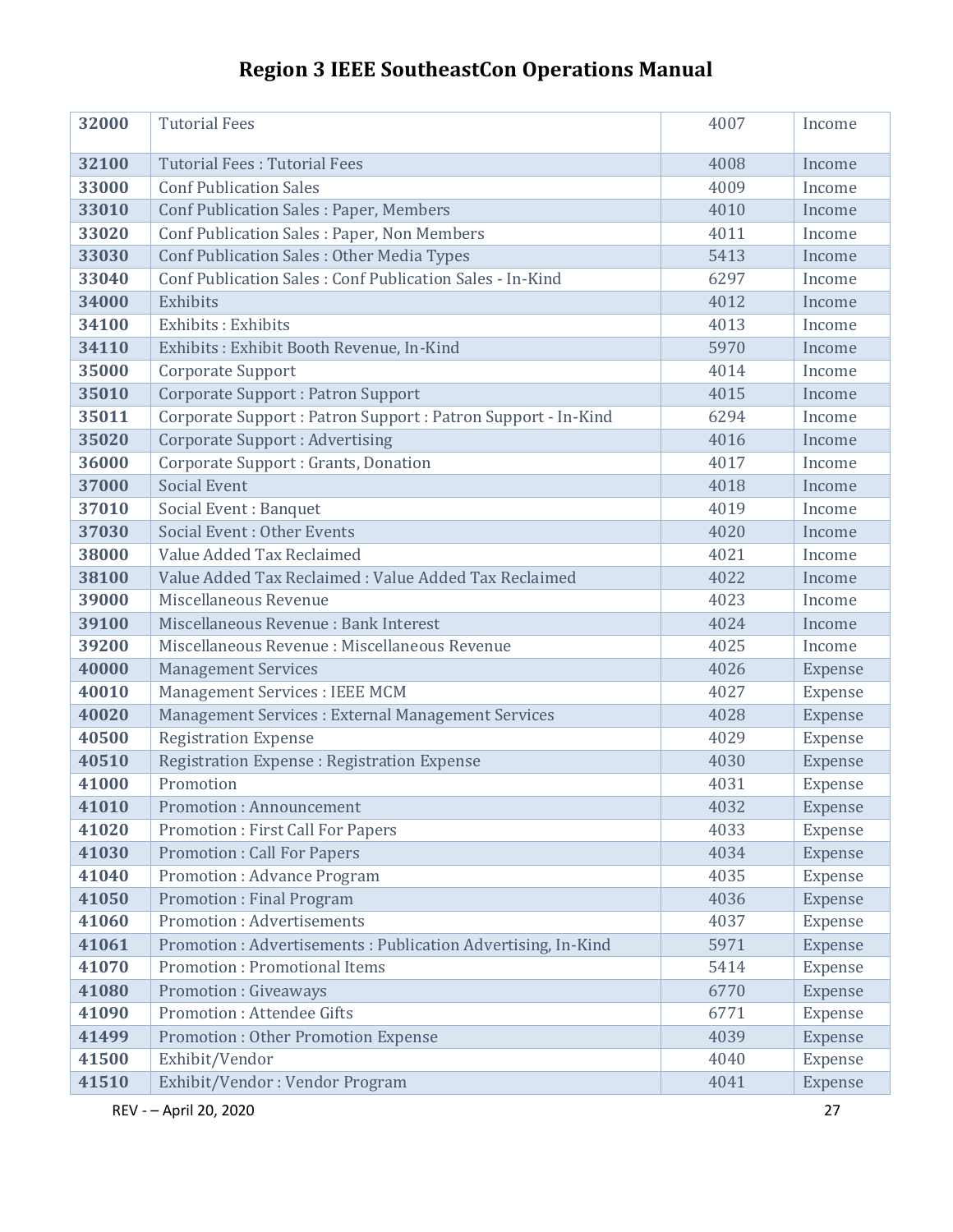| 41520 | Exhibit/Vendor: On-Site Costs                              | 4042 | Expense |
|-------|------------------------------------------------------------|------|---------|
| 41530 | Exhibit/Vendor: Space rental                               | 4043 | Expense |
| 41540 | Exhibit/Vendor: Security                                   | 4044 | Expense |
| 41550 | Exhibit/Vendor: Insurance                                  | 4045 | Expense |
| 41560 | Exhibit/Vendor: Mgmt Fee                                   | 4046 | Expense |
| 41999 | Exhibit/Vendor: Other Exhibit Expense                      | 4047 | Expense |
| 42000 | <b>Tutorial Expenses</b>                                   | 4048 | Expense |
| 42010 | <b>Tutorial Expenses: Speaker Fees</b>                     | 4049 | Expense |
| 42020 | <b>Tutorial Expenses: Travel Expense</b>                   | 4050 | Expense |
| 42499 | <b>Tutorial Expenses: Other Tutorial Expenses</b>          | 4051 | Expense |
| 42500 | Proceedings                                                | 4052 | Expense |
| 42510 | Proceedings : Paper                                        | 4053 | Expense |
| 42520 | Proceedings : Electronic Media Production                  | 4054 | Expense |
| 42530 | Proceedings: Shipping                                      | 4055 | Expense |
| 42999 | Proceedings: Other Proceedings Expense                     | 4056 | Expense |
| 43000 | <b>Conference Local Arrangements</b>                       | 4057 | Expense |
| 43010 | Conference Local Arrangements : Audio-Visual               | 4058 | Expense |
| 43020 | Conference Local Arrangements: Ops. Room Equipment         | 4059 | Expense |
| 43030 | Conference Local Arrangements : Signage                    | 4060 | Expense |
| 43040 | Conference Local Arrangements : On-site Temps              | 4061 | Expense |
| 43050 | <b>Conference Local Arrangements: Security</b>             | 4062 | Expense |
| 43060 | <b>Conference Local Arrangements: Convention Center</b>    | 4063 | Expense |
| 43070 | <b>Conference Local Arrangements: Hotel Meeting Rooms</b>  | 4064 | Expense |
| 43080 | <b>Conference Local Arrangements: Hotel Penalties</b>      | 4065 | Expense |
| 43090 | <b>Conference Local Arrangements: Tours</b>                | 4066 | Expense |
| 43100 | <b>Conference Local Arrangements: Transportation</b>       | 4067 | Expense |
| 43110 | Conference Local Arrangements : Internet Services          | 6768 | Expense |
| 43120 | <b>Conference Local Arrangements: Photography Services</b> | 6769 | Expense |
| 43130 | Conference Local Arrangements : Electrical                 | 6772 | Expense |
| 43140 | <b>Conference Local Arrangements: Exhibits</b>             | 6773 | Expense |
| 43499 | Conference Local Arrangements : Other Local Arrangements   | 4068 | Expense |
| 43500 | <b>Food and Beverage</b>                                   | 4069 | Expense |
| 43510 | Food and Beverage: Receptions                              | 4070 | Expense |
| 43520 | Food and Beverage: Breakfasts                              | 4071 | Expense |
| 43530 | Food and Beverage: Lunches                                 | 4072 | Expense |
| 43540 | Food and Beverage: Dinners                                 | 4073 | Expense |
| 43550 | Food and Beverage : Special Events                         | 4074 | Expense |
| 43560 | Food and Beverage: Breaks                                  | 4075 | Expense |
| 43999 | Food and Beverage: Other F&B Expense                       | 4076 | Expense |
| 44000 | <b>Event Program</b>                                       | 4077 | Expense |
| 44010 | Event Program : Program Speaker Fees                       | 4078 | Expense |
| 44020 | Event Program : Program Speaker Travel                     | 4079 | Expense |
| 44030 | <b>Event Program: Paper Review</b>                         | 4080 | Expense |
|       | REV - - April 20, 2020                                     |      | 28      |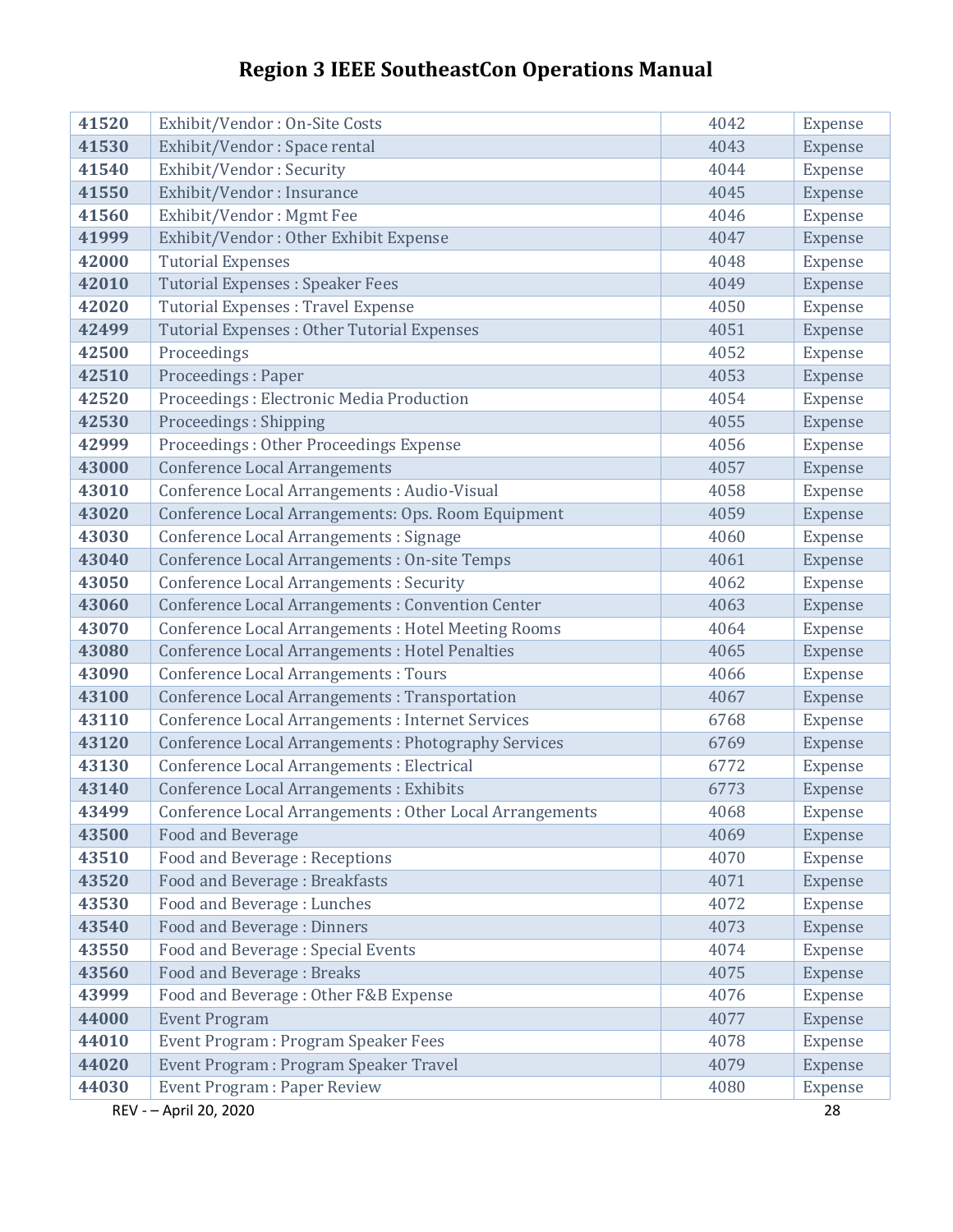| 44040 | <b>Event Program: Student Poster Competition</b>              | 6298 | Expense               |
|-------|---------------------------------------------------------------|------|-----------------------|
| 44499 | Event Program : Other Program Expense                         | 4081 | Expense               |
| 44500 | <b>Conference Administration</b>                              | 4082 | Expense               |
| 44510 | <b>Conference Administration: Credit Card Fees</b>            | 4083 | Expense               |
| 44520 | <b>Conference Administration: Bank Fees</b>                   | 4084 | Expense               |
| 44530 | Conference Administration: Travel Grants & Awards             | 4085 | Expense               |
| 44540 | Conference Administration : Insurance & Bonding               | 4086 | Expense               |
| 44550 | Conference Administration: Printing/Duplication               | 4087 | Expense               |
| 44560 | <b>Conference Administration: Postage</b>                     | 4088 | Expense               |
| 44570 | <b>Conference Administration : Office Supplies</b>            | 4089 | Expense               |
| 44580 | <b>Conference Administration: Freight Shipping</b>            | 4090 | Expense               |
| 44590 | Conference Administration: Grant G&A                          | 4091 | Expense               |
| 44600 | Conference Administration: Phone Fax                          | 4092 | Expense               |
| 44610 | Conference Administration: Admin Services                     | 4093 | Expense               |
| 44620 | Conference Administration: Admin. Travel & Lodging            | 4094 | Expense               |
| 44630 | Conference Administration : Society Admin Fee                 | 4095 | Expense               |
| 44640 | <b>Conference Administration: Audit Fee</b>                   | 4096 | Expense               |
| 44650 | Conference Administration : Website Development & Maintenance | 5415 | Expense               |
| 44999 | Conference Administration : Other Administration Expense      | 4097 | Expense               |
| 45000 | Committee                                                     | 4098 | Expense               |
| 45010 | Committee : OC & TPC Gifts                                    | 4099 | Expense               |
| 45020 | Committee: OC Attire                                          | 4100 | Expense               |
| 45030 | Committee : Travel                                            | 4101 | Expense               |
| 45031 | Committee: Travel: Site Visits                                | 6774 | Expense               |
| 45032 | Committee : Travel : To The Conference                        | 6775 | Expense               |
| 45033 | Committee: Travel: In-Person OTC Meetings                     | 6776 | Expense               |
| 45040 | <b>Committee: Meetings, Conf Calls</b>                        | 4102 | Expense               |
| 45050 | <b>Committee: Secretary Hours</b>                             | 4103 | Expense               |
| 45060 | Committee : Committee Dinner                                  | 4104 | Expense               |
| 45070 | Committee : Committee Social Event                            | 4105 | Expense               |
| 45080 | <b>Committee: Student Volunteers</b>                          | 4106 | Expense               |
| 45499 | Committee : Other Committee Expense                           | 4107 | Expense               |
| 45500 | Value Added Tax (VAT) Owed                                    | 4108 | Expense               |
| 45510 | Value Added Tax (VAT) Owed: Value Added Tax (VAT) Owed        | 4109 | Expense               |
| 49000 | Miscellaneous Expense                                         | 4110 | Expense               |
| 49010 | Miscellaneous Expense : Miscellaneous Expense                 | 4111 | Expense               |
| 49020 | Miscellaneous Expense : Foreign Currency Translation Adj      | 4038 | Expense               |
| 49030 | Miscellaneous Expense : Bad Debt Expense                      | 5951 | Expense               |
| 29999 | <b>Retained Earnings</b>                                      | 52   | Equity                |
| 20105 | <b>Accounts Payable</b>                                       | 113  | Accounts<br>Payable   |
| 11900 | <b>Account Receivable</b>                                     | 122  | Account<br>Receivable |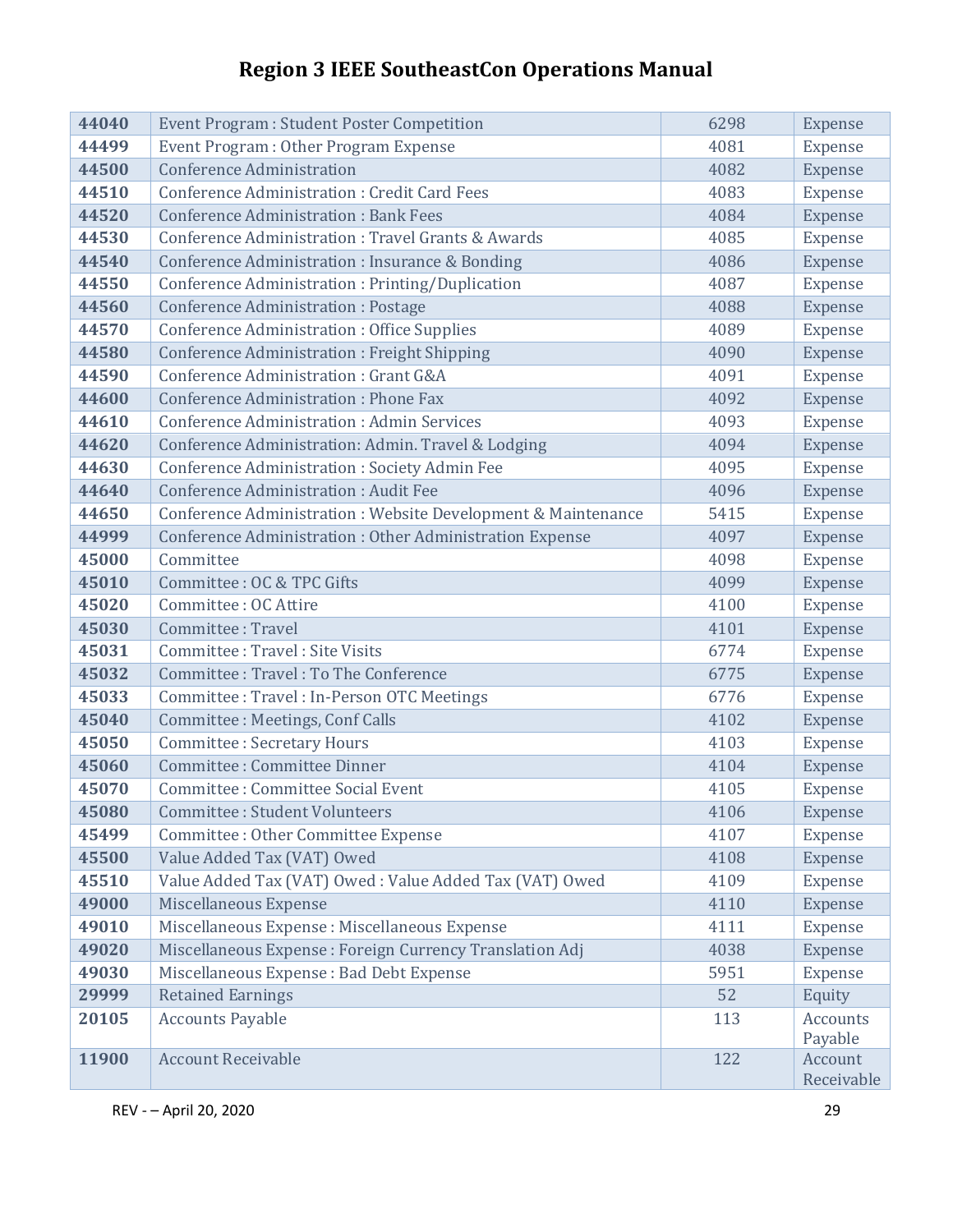**ATTACHMENT 2 – Conference Closeout Checklist** 

| 组 | <b>WHEN actions/tasks</b><br>should be completed<br>(Recommended<br><b>Deadlines)</b> | WHAT actions/tasks need to be done                                                                            | <b>HOW to complete</b><br>(Required<br>Docs/Templates)                                                           | WHO can I contact if I have<br>questions?                      |
|---|---------------------------------------------------------------------------------------|---------------------------------------------------------------------------------------------------------------|------------------------------------------------------------------------------------------------------------------|----------------------------------------------------------------|
|   | 1 week but no later than<br>30 days AFTER end date                                    | Submit Conference Proceedings/Content<br>(Xplore CD and other media types) per Letter of<br>Acquisition (LOA) |                                                                                                                  | <b>IEEE Conference Publications</b>                            |
|   | 1 week AFTER end date                                                                 | Committee members submit final statistics and<br>lessons learned to sponsoring IEEE OU                        |                                                                                                                  | IEEE organizational unit (OU) you<br>obtained sponsorship from |
|   | 20 days AFTER end date                                                                | Registration clean up (process refunds, receipts<br>and balances due)                                         |                                                                                                                  |                                                                |
|   | 1 month AFTER end date                                                                | Process outstanding bills                                                                                     |                                                                                                                  |                                                                |
|   | 1 month AFTER end date                                                                | Repay all loans                                                                                               |                                                                                                                  | <b>IEEE Conference Finance</b>                                 |
|   | 1 month AFTER end date                                                                | Submit Post-Conference forecast                                                                               |                                                                                                                  | <b>IEEE Conference Finance</b>                                 |
|   | 3 months AFTER end date                                                               | Distribute surplus                                                                                            |                                                                                                                  | <b>IEEE Conference Finance</b>                                 |
|   | 3 months AFTER end date                                                               | Close conference bank account & submit proof<br>of account closure                                            | Closing of Bank<br>Accounts/Destroy<br><b>Unused Checks Form</b><br>for Concentration<br><b>Banking Accounts</b> | <b>IEEE Conference Finance</b>                                 |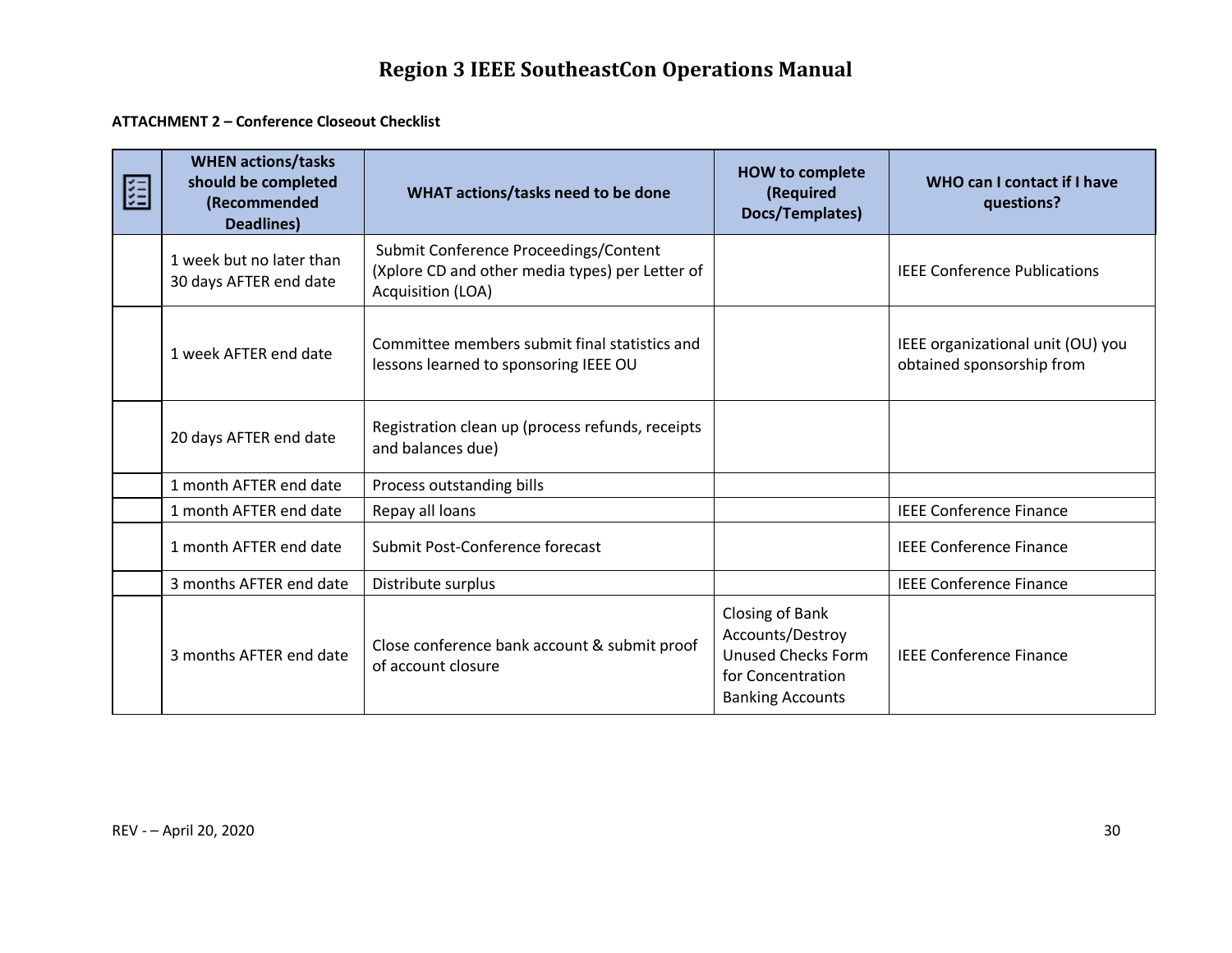| 4-5 months AFTER end<br>date | Prepare and submit all audit material to<br>independent auditor<br>Co-sponsored conferences, where IEEE has a<br>50% or less financial responsibility shall be<br>encouraged to participate in the audit process.<br>Conferences where IEEE has greater than a 50%<br>financial responsibility, including conferences<br>that are solely IEEE sponsored, and where the<br>actual or budgeted income or expense is<br>\$100,000 or more must be audited by a<br>professional independent source, outside the<br>sponsoring organizational unit. | Audit Report, if<br>applicable                    | IEEE Conference Finance / IEEE<br><b>Operations (Internal) Audit</b> |
|------------------------------|------------------------------------------------------------------------------------------------------------------------------------------------------------------------------------------------------------------------------------------------------------------------------------------------------------------------------------------------------------------------------------------------------------------------------------------------------------------------------------------------------------------------------------------------|---------------------------------------------------|----------------------------------------------------------------------|
| 3-6 months AFTER end<br>date | Submit final financial report with Certification<br>of Accuracy                                                                                                                                                                                                                                                                                                                                                                                                                                                                                | Final Financial &<br>Certification of<br>Accuracy | <b>IEEE Conference Finance</b>                                       |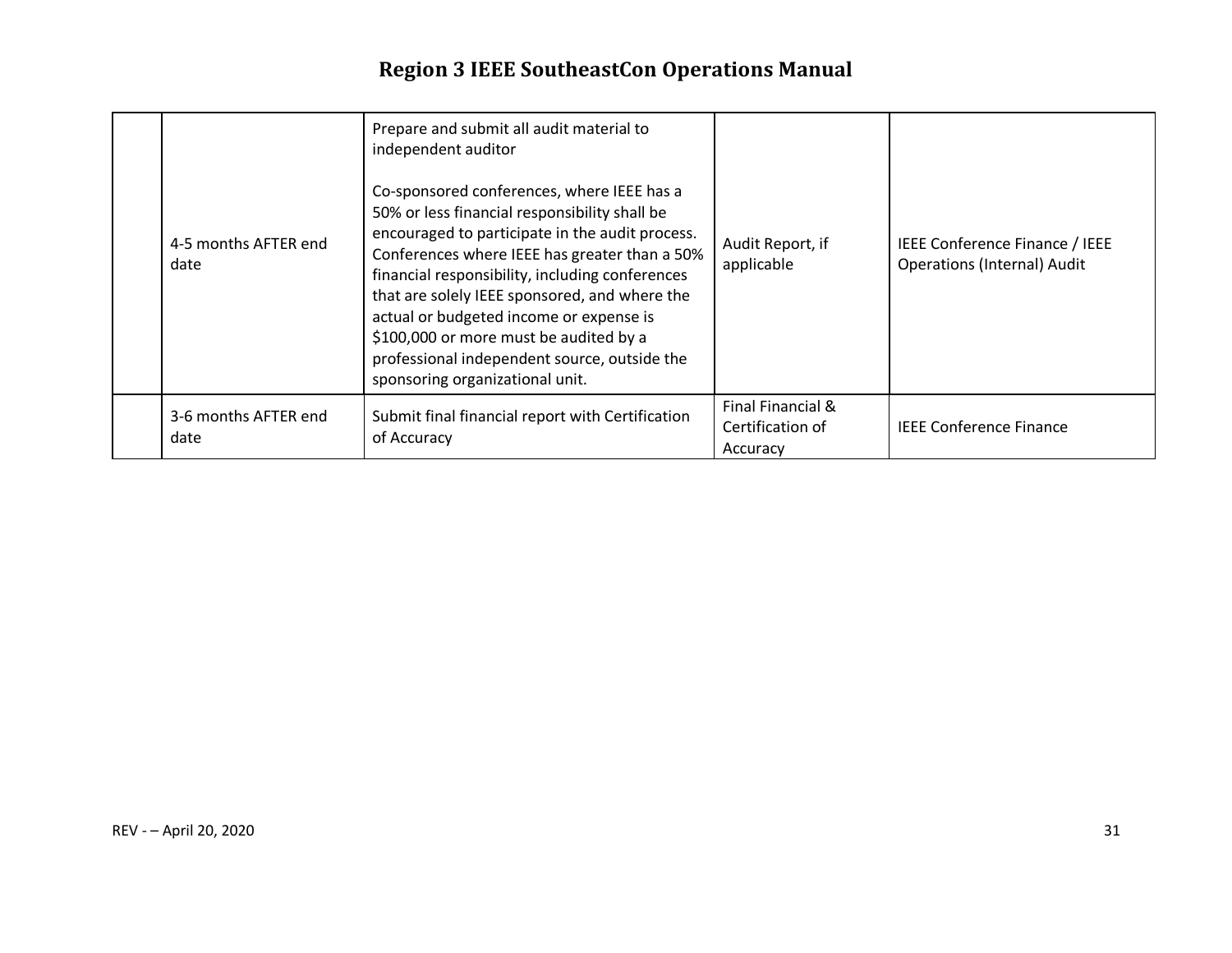### **ATTACHMENT 3 – 2020 Region 3 Conference Committee**

| <b>Conference Committee</b>             | Eric Grigorian, Chair  |  |
|-----------------------------------------|------------------------|--|
| Conference Vice Chair Committee         | Glenn Parker           |  |
| <b>Director Elect</b>                   | Theresa Brunasso       |  |
| Past Conference Committee Chair         | Sean Haynes            |  |
| Regional Student Activities Chair       | <b>Victor Basantes</b> |  |
| <b>Conference Operations Specialist</b> | Charles Lord           |  |
| <b>Treasurer</b>                        | John Balsam            |  |
| Former Region 3 Director                | Jim Conrad             |  |
| Southeastcon 2019                       | <b>Glenn Parker</b>    |  |
| Southeastcon 2020                       | Parag Upadhyay         |  |
| Southeastcon 2021                       | Wyman Williams         |  |
| Southeastcon 2022                       | Hulya Kirkici          |  |

If you need to contact any of the conference committee members, please contact Region 3 webmaster for contact information.